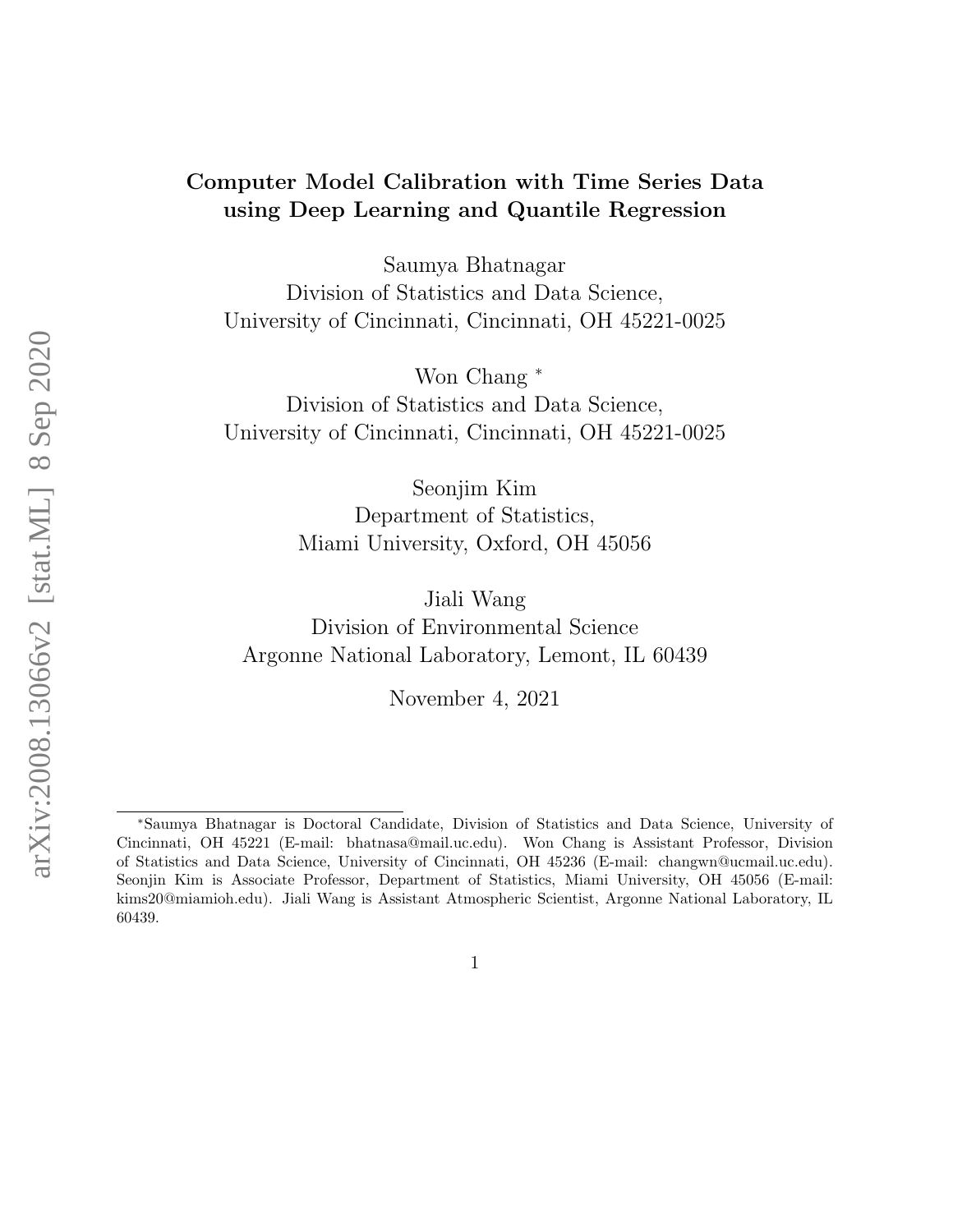#### Abstract

Computer models play a key role in many scientific and engineering problems. One major source of uncertainty in computer model experiment is input parameter uncertainty. Computer model calibration is a formal statistical procedure to infer input parameters by combining information from model runs and observational data. The existing standard calibration framework suffers from inferential issues when the model output and observational data are high-dimensional dependent data such as large time series due to the difficulty in building an emulator and the nonidentifiability between effects from input parameters and data-model discrepancy. To overcome these challenges we propose a new calibration framework based on a deep neural network (DNN) with long-short term memory layers that directly emulates the inverse relationship between the model output and input parameters. Adopting the learning with noise idea we train our DNN model to filter out the effects from data model discrepancy on input parameter inference. We also formulate a new way to construct interval predictions for DNN using quantile regression to quantify the uncertainty in input parameter estimates. Through a simulation study and real data application with WRF-hydro model we show that our approach can yield accurate point estimates and well calibrated interval estimates for input parameters.

Keywords: Computer Model Calibration, Deep Learning, Long-Short Term Memory Network, Data-Model Discrepancy

## 1 Introduction

Computer models play an important role in almost every field of science and engineering. These models are typically a collection of a large number of partial differential equations designed to capture the behavior of a real world process. These models typically have a set of uncertain input parameters that need to be properly calibrated using real data to generate realistic simulation. Since the seminal paper by Kennedy and O'Hagan (2001) there has been a considerable growth in the literature of compute model calibration (e.g. Bayarri et al., 2007; Higdon et al., 2008; Wong et al., 2017; Tuo and Wu, 2015; Chang et al., 2016; Wong et al., 2017; Salter et al., 2019; Sung et al., 2020).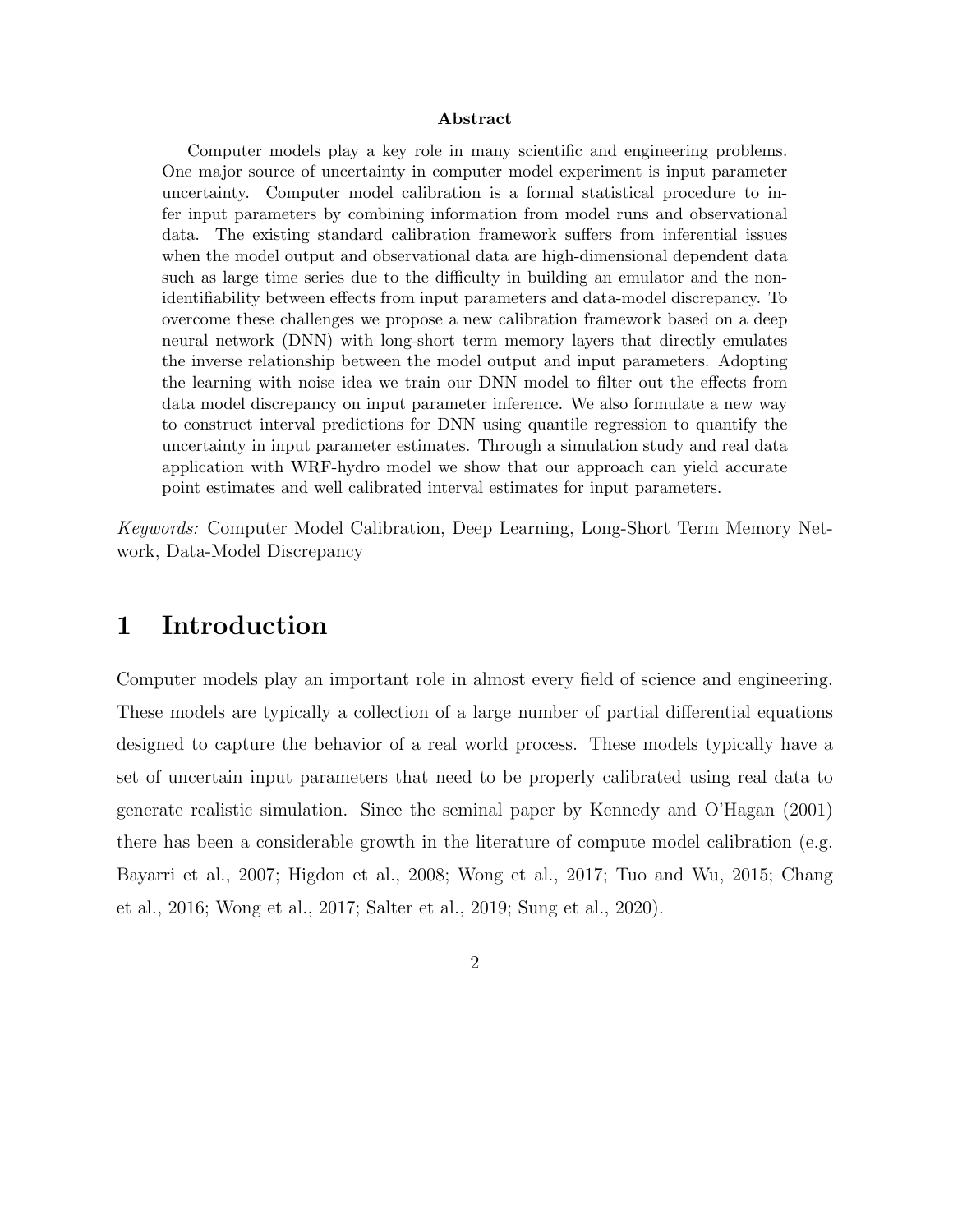The methodological challenges in this area can be summarized into two aspects. The first aspect stems from the fact that computer model runs are often available only at a limited number of design points. This leads to the need of a statistical surrogate ("emulator") for the computer model in question, typically done by constructing a Gaussian process (GP) model that interpolates computer model outputs at input parameter settings for which the model runs are not obtained (Sacks et al., 1989). This issue is further complicated by the fact that modern computer model outputs are usually in the form of high-dimensional data with a complicated dependence structure such as large time series or spatial data. Building a GP emulator for such data poses considerable statistical and inferential challenges (Higdon et al., 2008; Chang et al., 2014; Gu et al., 2016; Salter et al., 2019) and the amount of effort to address these challenges often exceeds that to solve the calibration problem itself.

The second aspect comes from the fact that most computer models are imperfect in representing the reality and hence one can reasonably expect that there is considerable discrepancy between the computer model output and the corresponding real world observation. When the model output is in the form of complicated dependent data such as time series the corresponding data-model discrepancy also likely has a complex dependent structure. If not handled properly this problem can cause significant bias in input parameter estimation. The existing methods rely on problem specific solutions such as assuming a prior distribution (Brynjarsdóttir and O'Hagan, 2014) or regularizing the complexity of the discrepancy term (Chang et al., 2014; Tuo and Wu, 2015). However such solutions require substantial knowledge or specific assumption about the form of discrepancy, which are not always available or justifiable.

In this paper we propose an alternative framework to the existing calibration approach that takes an advantage of the recent development in deep neural network (DNN) method-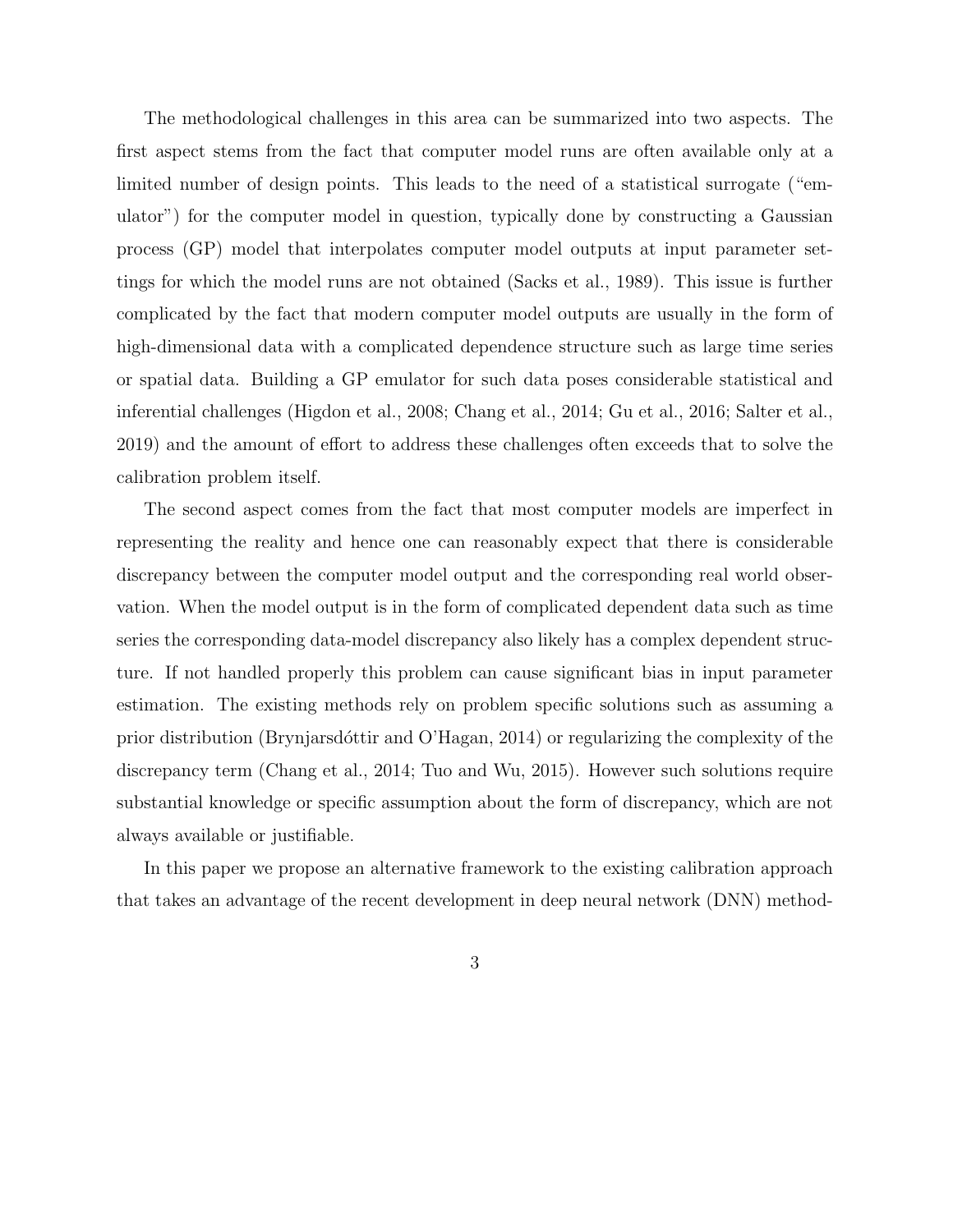ologies. Our focus is on calibration using time series data, which are one of the most common form of computer model output (Bayarri et al., 2007; Higdon et al., 2008), but the basic framework can be easily modified to other types of data such as spatial data. The main idea is to build a DNN model that can "predict" the optimal input parameter values for a given observational data by emulating the inverse relationship between the model output and input parameter values. To effectively filter out the effect of possible data-model discrepancy without imposing a strong assumption on the discrepancy term we adopt the idea of 'learning with noise' (Koistinen and Holmström, 1992; Holmstrom and Koistinen, 1992; Bishop, 1995; An, 1996; Vincent et al., 2010). In combination with the feature extraction capability of the modern DNN architecture this approach allows us to train a DNN model that can focus on the features that are relevant to parameter estimation while negating the effect of discrepancies.

In addition to the new calibration framework we propose a new way to quantify uncertainty in prediction using DNN. Computer model calibration requires not only estimating the optimal values for the input parameters but also quantifying the surrounding uncertainties. Uncertainty quantification for DNN predictions is in general challenging because a DNN typically contains a large number of model parameters and it has been unclear how to reflect uncertainties in those parameters when constructing interval predictions without relying on some variational approximation to the likelihood function (Gal and Ghahramani, 2016). We propose a quantile regression approach based on the observation that a DNN can be viewed as a linear regression with basis functions that are created by hidden layers. Our simulation study shows that this approach provides a better way to quantify the uncertainty as it is not prone to overconfidence issues that variational approximation-based approaches typically suffer from. To demonstrate that our method can efficiently estimate input parameters in a complicated modern computer model we apply our method to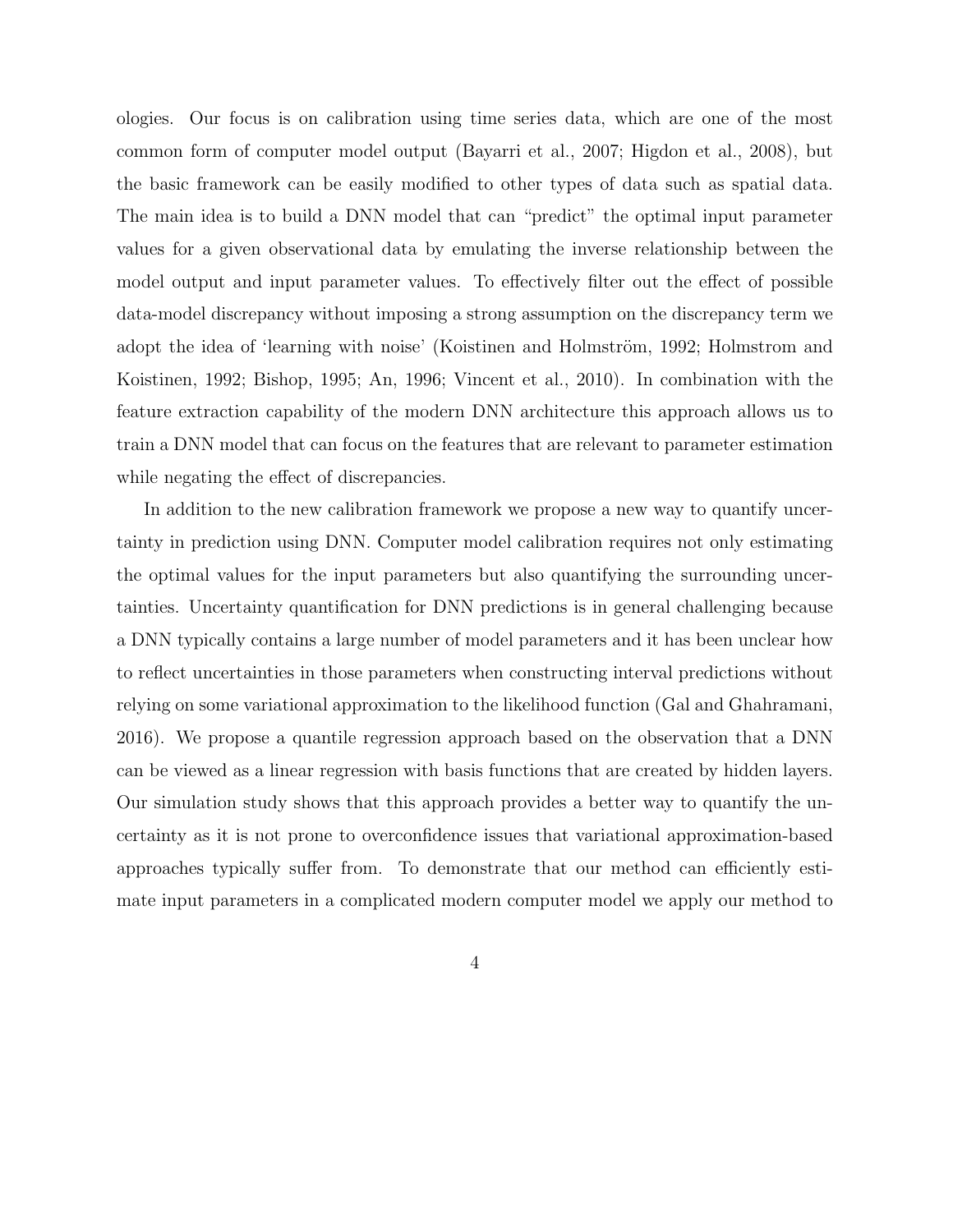WRF-Hydro, a recently developed hydrologic module for the weather research and forecast (WRF) model (Gochis et al., 2015).

The remainder of the paper is organized as follows: Section 2 describes the existing standard calibration framework and explains the common inferential challenges faced by the approach. Section 3 introduces our new inverse model-based framework using DNN that can overcome the challenges described in Section 2. Section 4 describes the details of inference procedure for our calibration method including regularized optimization and uncertainty quantification with quantile regression. Section 5 describes simulation study and Section 6 shows an example application of our approach to WRF-Hydro model. Section 7 summarizes the findings from our work and discusses future research directions.

### 2 Standard Calibration Framework and its Challenges

We first define notation for the model output, input parameters and observational data to facilitate our discussion on the methodological development. Let  $Y(\theta)$  be a p-dimensional model output at an input parameter setting  $\theta \in \mathcal{R}^{d_{\theta}}$ . The output  $\mathbf{Y}(\theta)$  is typically in the form of spatial or temporal or spatio-temporal data. We also let  $\mathbf{Z} = [Z_1, \ldots, Z_p]^T$ be the p-dimensional observational data that have the same format as the model output  $\mathbf{Y}(\boldsymbol{\theta})$ . Throughout the rest of this paper we focus on the situation where both  $\mathbf{Y}(\boldsymbol{\theta})$  and Z are temporal data. Since in most scientific applications obtaining the model output  $\mathbf{Y}(\boldsymbol{\theta})$  at each input parameter setting  $\boldsymbol{\theta}$  is computationally expensive, model outputs are obtained at a limited number of design points  $\theta_1, \ldots, \theta_n$  with n being typically hundreds or thousands. The resulting collection of model outputs  $Y(\theta_1), \ldots, Y(\theta_n)$  is often called a 'perturbed physics ensemble.'

The objective of statistical computer model calibration is to infer the realistic value for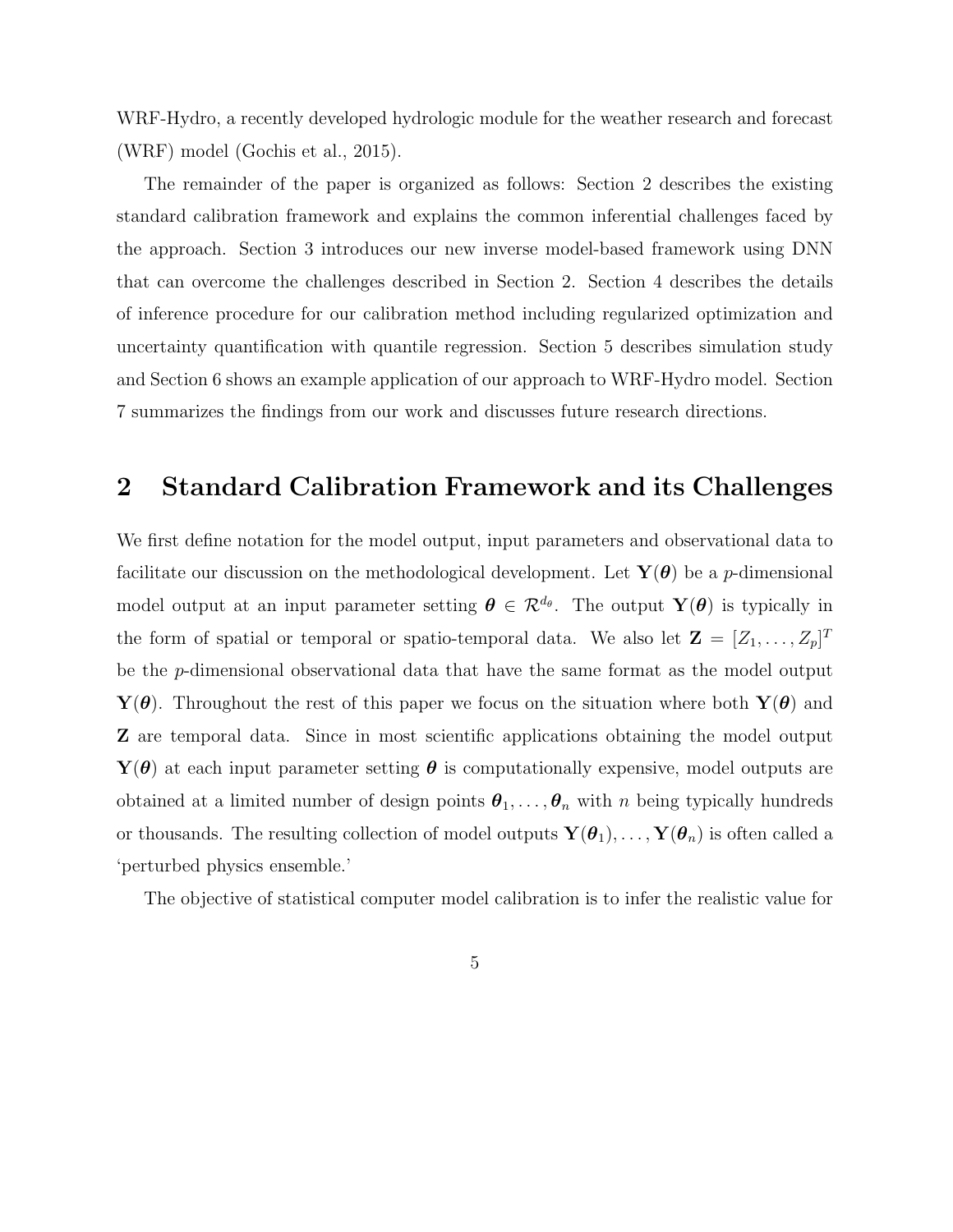the input parameter  $\boldsymbol{\theta}^*$  given the observational data **Z** and the model outputs  $\mathbf{Y}(\boldsymbol{\theta}_1), \ldots,$  $\mathbf{Y}(\boldsymbol{\theta}_n)$ . In other words, our objective is to find the best input parameter setting  $\boldsymbol{\theta}^*$  for Z given the observed relationship between  $\boldsymbol{\theta}$  and  $\mathbf{Y}(\boldsymbol{\theta})$  from the perturbed physics ensemble. This problem therefore can be viewed as a classification problem with 'continuous labels'  $\theta$ . For our scientific problem described in Section 6 the number of model runs is 400 ( $n = 400$ ), the size of each model run and observational data is 480 ( $p = 480$ ), and the dimensionality of individual input parameter setting  $d_{\theta}$  is 5 ( $d_{\theta} = 5$ ).

### 2.1 Existing Forward Model-based Approach

In this section we describe the existing standard computer model calibration framework that is currently widely used in the statistical literature. The standard computer model calibration model described in Kennedy and O'Hagan (2001) can be written as

$$
\mathbf{Z} = \mathbf{Y}(\boldsymbol{\theta}^*) + \boldsymbol{\delta},\tag{1}
$$

where  $\delta$  represents the data-model discrepancy often modeled by a *p*-dimensional Gaussian process (GP). The discrepancy includes both the structural error in the computer model (i.e. misrepresentation of the reality by the computer model) and the measurement error in observational data. The data type for **Z** and  $\mathbf{Y}(\boldsymbol{\theta})$  determines the form of covariance function for  $\delta$ . Here we assume that Z and  $Y(\theta)$  are time series and hence the discrepancy term is also a time series that can be denoted as  $\boldsymbol{\delta} = [\delta_1, \delta_2, \dots, \delta_t, \dots, \delta_p].$  In this case a 1-dimensional Matérn class or an autoregessive model can be used as a model for  $\delta$ . The likelihood function based on (1) can be used for inferring  $\theta^*$ , while accounting for possible data-model discrepancies and observational errors. Evaluating the likelihood function based on the model in (1) requires running the forward model  $\mathbf{Y}(\cdot)$  for the given value of  $\boldsymbol{\theta}^*$  and hence we call this method a 'forward model-based calibration'. If the forward model  $\mathbf{Y}(\cdot)$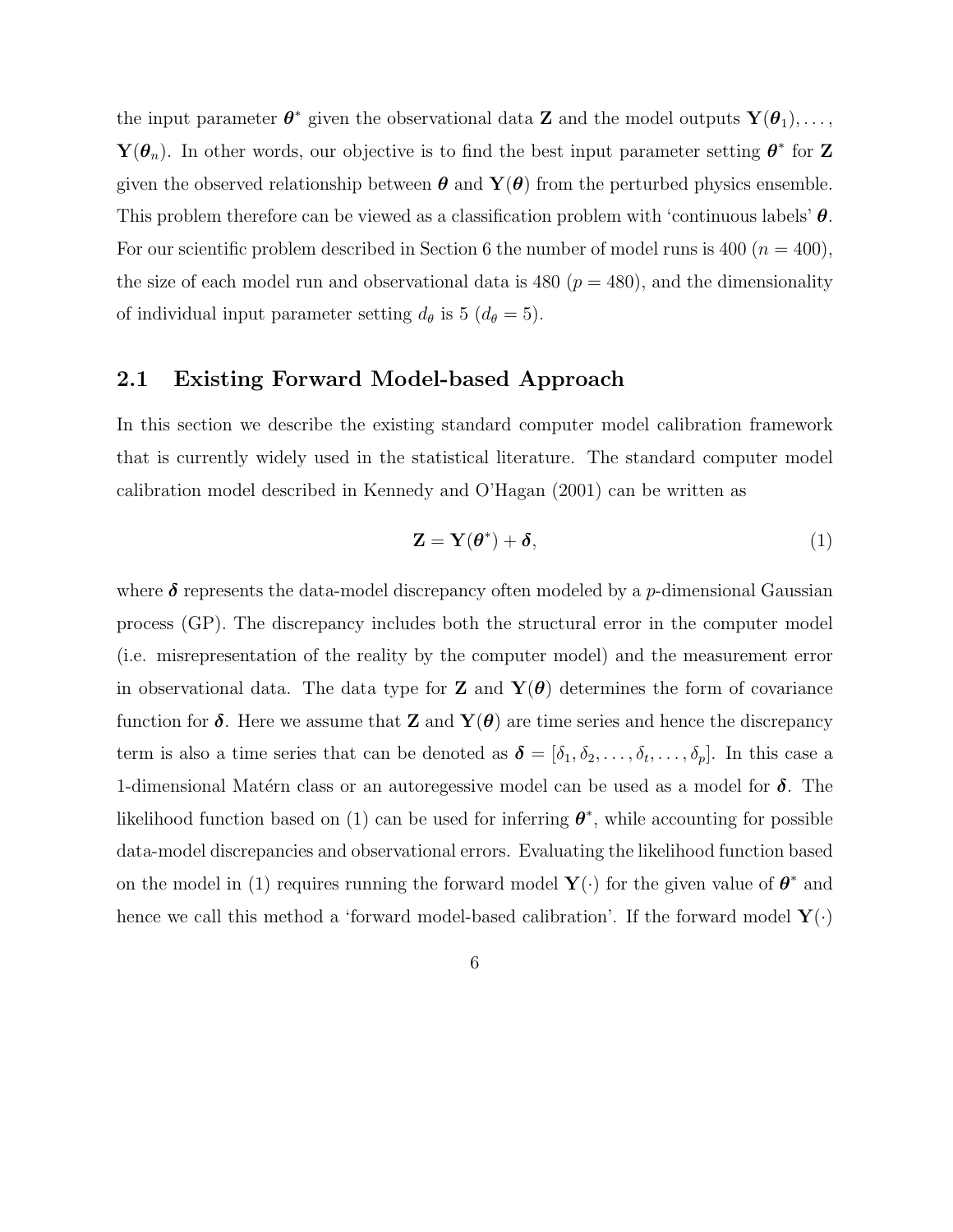is computationally expensive and the evaluated model output  $\mathbf{Y}(\boldsymbol{\theta})$  is available at only a limited number of input parameter settings, which is the case for most scientific problems including the problem described in Section 6, an emulator  $\eta(\theta)$  that approximates the forward model  $\mathbf{Y}(\boldsymbol{\theta})$  is used instead. The emulator is typically constructed based on model runs  $\mathbf{Y}(\theta_1),\ldots,\mathbf{Y}(\theta_n)$  obtained at pre-specified design points  $\theta_1,\ldots,\theta_n$  using a GP model (Sacks et al., 1989).

### 2.2 Challenges in Existing Framework

The forward model-based calibration framework described above often faces two important inferential and computational challenges: First, in most calibration problems we need to construct an emulator  $\eta(\theta)$  that can accurately predict the model output  $\mathbf{Y}(\theta)$  at any given new  $\theta$  that is not tried in the existing ensemble  $\mathbf{Y}(\theta_1), \ldots, \mathbf{Y}(\theta_n)$ . This is often challenging especially when the model output  $\mathbf{Y}(\boldsymbol{\theta})$  exhibits a complicated dependence structure. Such problem is often further complicated by the usual 'big' data issues for GP-based methods, i.e. the likelihood evaluation becomes computationally slow or even infeasible due to the difficulty in taking a cholesky decomposition of a large covariance matrix (Higdon et al., 2008; Chang et al., 2014, 2015) when the model output is in the form of high-dimensional dependent data such as large time series. The computational complexity for each likelihood evaluation scales as  $\mathcal{O}(p^3)$ .

Second, the effects from the input parameter  $\theta^*$  and the effects from the data-model discrepancy  $\delta$  cannot be identifiable in general and hence lead to biased or overly uncertain estimates for  $\theta^*$  (Brynjarsdóttir and O'Hagan, 2014; Tuo and Wu, 2015; Salter et al., 2019). In particular, if the observational data appear to be quite different from any of the model runs due to data model discrepancy, parameter estimation results can be severely biased (mentioned as 'terminal case' in Salter et al., 2019) as a zero-mean discrepancy term  $\delta$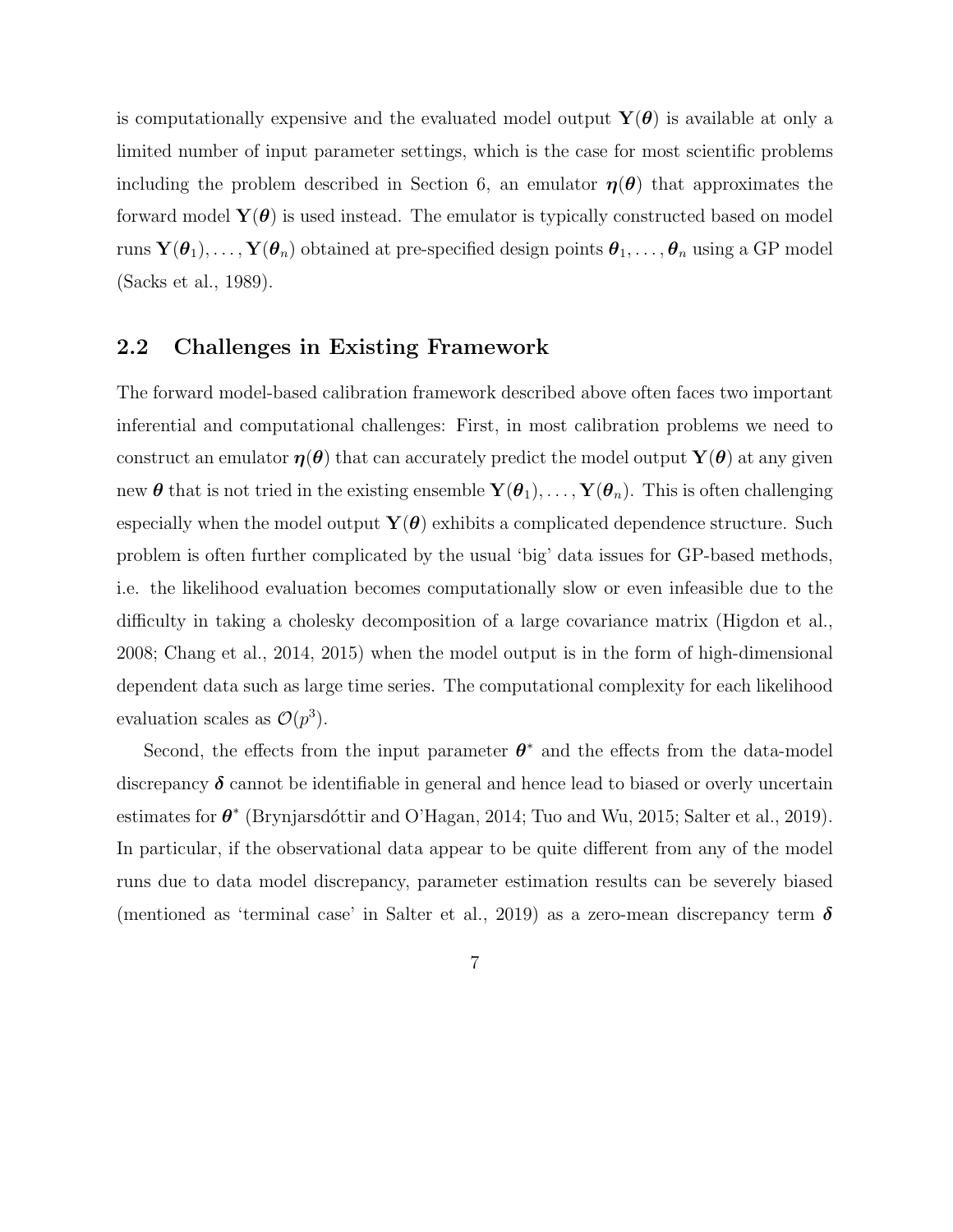cannot easily capture such a trend. This also often leads to incorrect uncertainty quantification with poorly calibrated interval estimates for target input parameters, potentially resulting in a severe undercoverage of interval estimates.

# 3 Inverse Model-Based Calibration using DNN

### 3.1 Inverse Model-Based Calibration Framework

In this section we propose our new inverse model-based calibration method using a deep neural network that can overcome the aforementioned challenges in the existing forward model-based calibration method. The main idea is to find the inverse function  $g$  that provides the best input parameter setting  $\boldsymbol{\theta}^*$  when the observational data **Z** is given, i.e.,

$$
\boldsymbol{\theta}^* = \boldsymbol{g}(\mathbf{Z}) + \boldsymbol{\epsilon},\tag{2}
$$

with some d-dimensional prediction error term  $\epsilon$ . Finding such function g can be thought as finding a function that satisfies

$$
\boldsymbol{\theta} = \boldsymbol{g}(\mathbf{Y}(\boldsymbol{\theta}) + \boldsymbol{\delta}) + \boldsymbol{\epsilon},\tag{3}
$$

for any  $\theta \in \Theta$  where  $\Theta$  is the possible range for  $\theta^*$ . In other words our objective is to find a function g that can filter out the discrepancy  $\delta$  and accurately estimate  $\theta$  that originally generated  $\mathbf{Y}(\boldsymbol{\theta})$  in any given observation  $\mathbf{Y}(\boldsymbol{\theta}) + \boldsymbol{\delta}$ . Given the estimated function  $\hat{\boldsymbol{g}}$  based on the model in (3), the best predicted parameter setting  $\boldsymbol{\theta}^*$  can be simply computed by

$$
\hat{\boldsymbol{\theta}}^* = \hat{\boldsymbol{g}}(\mathbf{Z}).
$$

The approximation function  $\hat{g}$  has to possess the following properties: First of all,  $\hat{g}$ needs to be able to capture a highly nonlinear relationship, which is almost always expected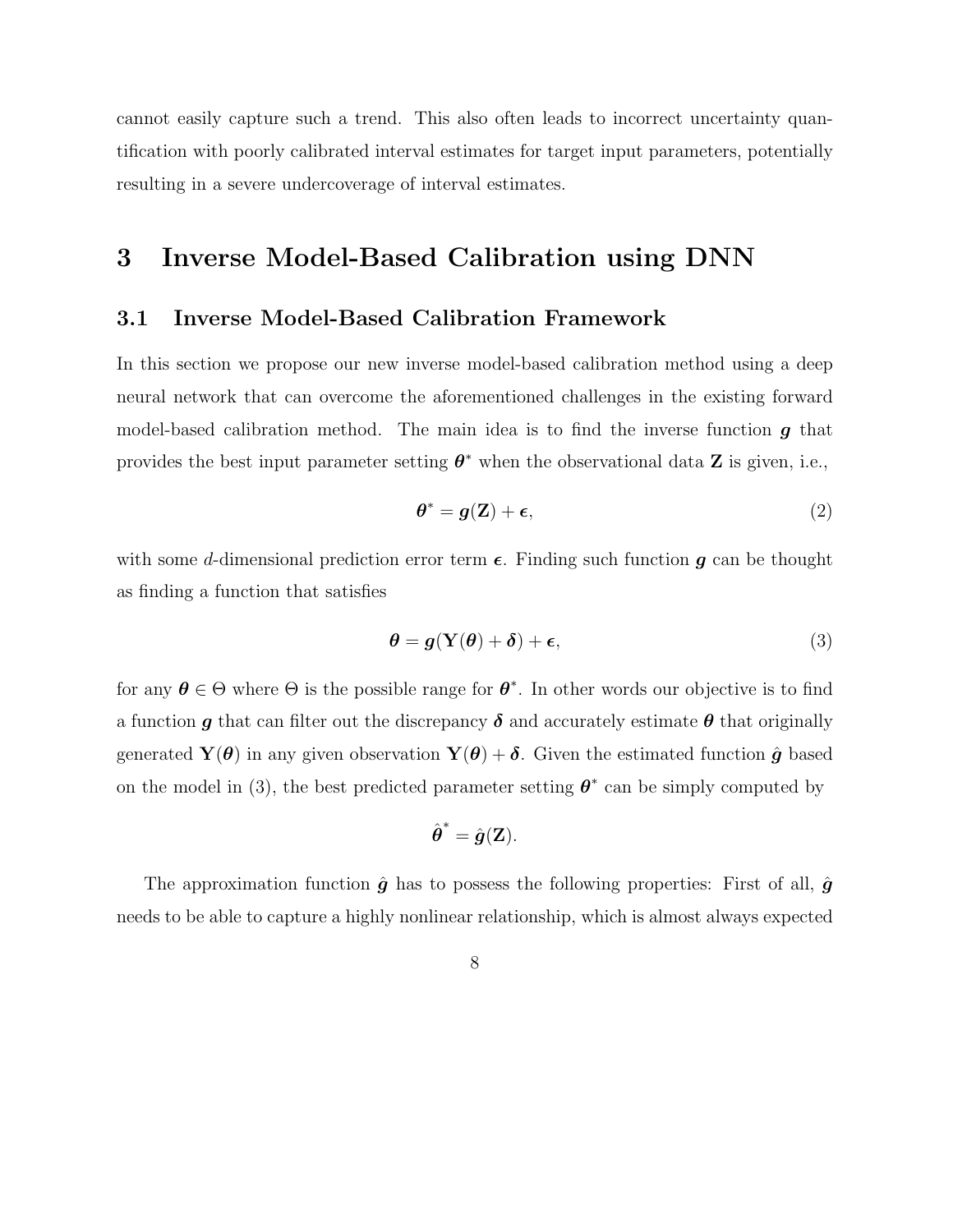in computer model calibration problems. In addition  $\hat{g}$  needs to be able to handle highdimensional predictor variables with a complicated dependence structure such as long time series or large spatial data (see, e.g., Higdon et al., 2008; Chang et al., 2014, 2016; Bayarri et al., 2007; Gu et al., 2016; Guan et al., 2019; Sung et al., 2020) because modern computer models commonly generate such type of data as their output. Another consideration is noise filtering: the function  $\hat{g}$  needs to be able to recover  $\theta$  from a noisy model output  $\mathbf{Y}(\boldsymbol{\theta}) + \boldsymbol{\delta}$  by filtering out the effects from the discrepancy  $\boldsymbol{\delta}$ .

In this paper we use a DNN to find the approximation function  $\hat{g}$ . This choice is natural because DNN models possess all three required characteristics above. The main feature of DNN is its ability to approximate highly complicated non-linear functions, which has been proven in a wide range of applications and also discussed in some approximation theory point of view (e.g., Poggio et al., 2017; Chen et al., 2019; Schmidt-Hieber, 2017). Moreover the recently developed architectures in DNN such as long-short term memory (LSTM) network (e.g., Huang et al., 2015) can provide well-proven recipe for extracting important features from large time series data. The recently developed computational machineries including back-propagation and stochastic gradient descent algorithms facilitate easy implementation of DNN with a highly complicated structure. In the following subsections we explain the details of our DNN-based method for computer model calibration.

### 3.2 DNN for Nonlinear Regression with Feature Extraction

The most commonly used DNN architecture consists of two components: feature extraction layers and non-linear regression layers. The feature extraction layers apply a series of transformation to the input data set to find the 'features' that are most relevant to predicting the response variables. For our calibration problem, the 'features' found by the feature extraction layers can be interpreted as transformed data that are most relevant to estimating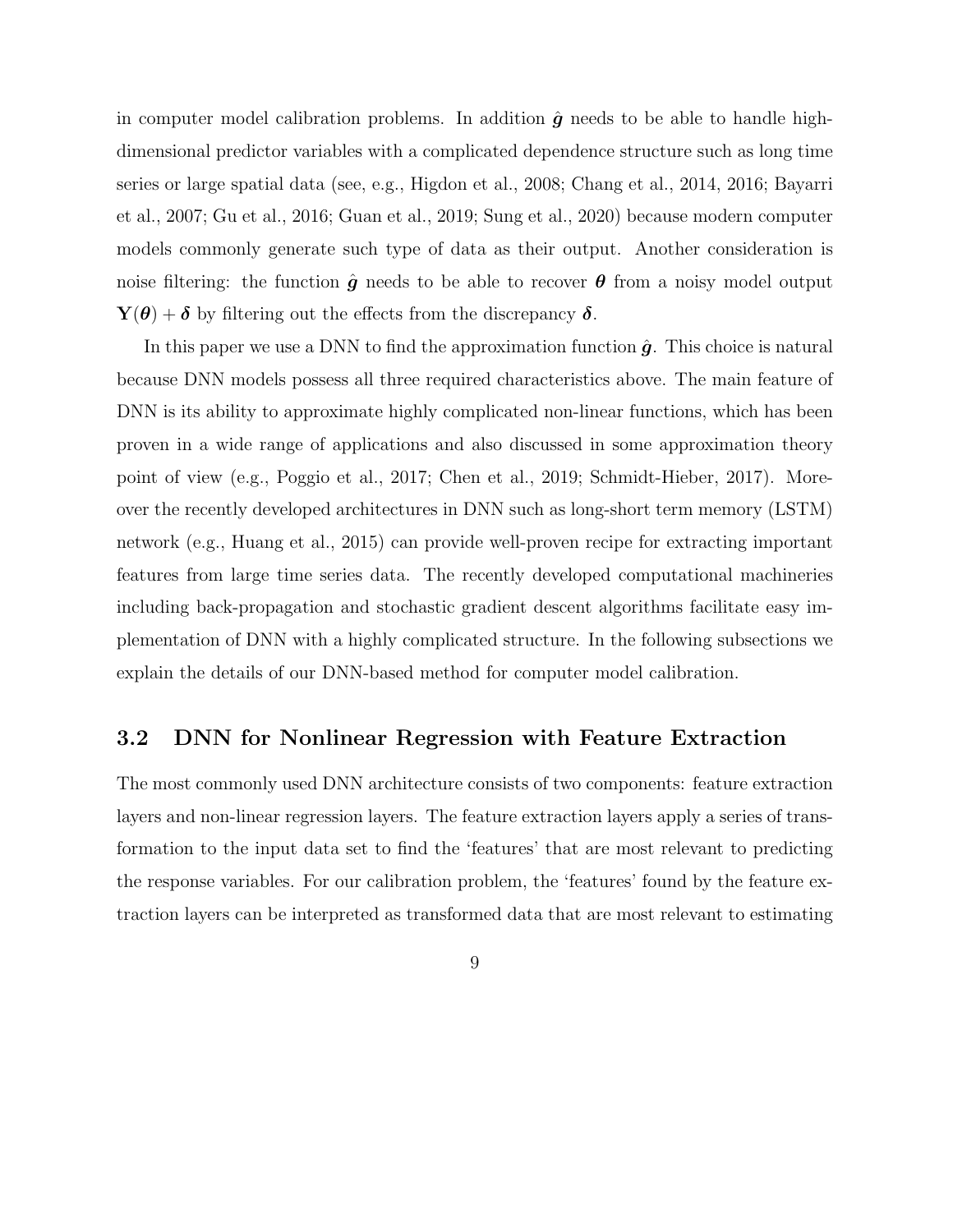the input parameter setting. The non-linear regression layers create a non-linear function that links the extracted features to the response variables. In our calibration problem the non-linear regression layers estimate the best input parameter setting given the extracted features from data.

The form of feature extraction layers is determined by the data type of the model output  $\mathbf{Y}(\boldsymbol{\theta})$  and the observational data **Z**. Since our focus here is on time series data the suitable feature extraction model will be a bidirectional LSTM network (Huang et al., 2015). This structure combines information from the 'forward' and 'backward' LSTM units, where forward LSTM units model the information flow in time order and backward LSTM units model the information flow in reverse time order. This structure has been proven to be useful in capturing important features for sequence classification. The overall structure of the DNN structure described in this section is illustrated in Figure S1. (Note that sections, figures and tables referred with prefix S henceforth can be found in the Supplementary Document.)

One important advantage of this approach is computational complexity, which is scaled as  $\mathcal{O}(p^2)$  (Sak et al., 2014). The difference in computing time between the DNN based method with LSTM and the GP-based method described in Section 2.1 grows exponentially as the size of model output p grows, because the computational complexity of the GP-Fwd method scales as  $\mathcal{O}(p^3)$  as discussed in Section 2.2.

#### 3.2.1 Long-short Term Memory for Feature Extraction

Recurrent neural networks (RNN) are neural networks specialized in handling sequential data. The hidden layers in Recurrent neural network (RNN) are connected in a cyclic pattern or self-connected loop. The LSTM (Hochreiter and Schmidhuber, 1997; Gers et al.,2000) network is currently the most widely used recurrent neural network for various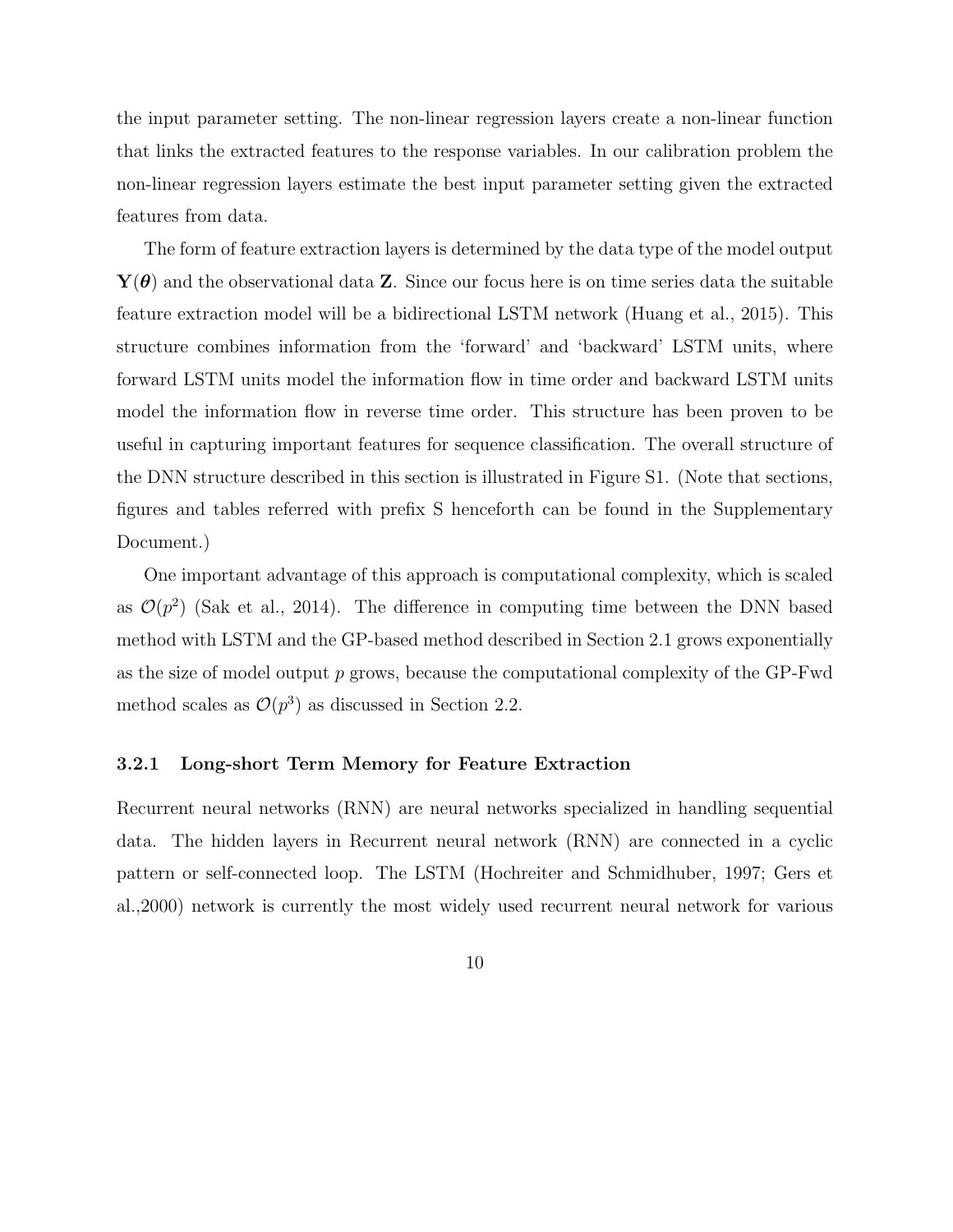applications including speech recognition, natural language processing, and sentiment analysis (e.g., Graves and Schmidhuber, 2005; Sak et al., 2014; Wang et al., 2016). The main advantage of LSTM network is its ability to handle both short-range and long-range dependence in a computationally efficient manner. Moreover, the 'gated' structure of LSTM that regulates the information flow within the network is helpful for avoiding computational issues (see Section S2 for further discussion)

An LSTM takes a sequence as input and pass it through connected hidden layers to yield estimated values as output at each time point. To be more specific for a given  $d_x$ dimensional input vector  $\mathbf{x}_t$  at each time point t the  $d_c$ -dimensional 'cell' vector  $\overrightarrow{\mathbf{c}}_t$  and its corresponding  $d_c$ -dimensional output vector  $\overrightarrow{\mathbf{h}}_t$  are computed as

$$
\overrightarrow{c}_t = \overrightarrow{u}_t^{(f)} * \overrightarrow{c}_{t-1} + \overrightarrow{u}_t^{(i)} * f^{(c)} \left( \overrightarrow{W}_x^{(c)} x_t + \overrightarrow{W}_h^{(c)} \overrightarrow{h}_{t-1} + \overrightarrow{a}^{(c)} \right), \n\overrightarrow{h}_t = \overrightarrow{u}_t^{(o)} * f^{(h)} (\overrightarrow{c}_t),
$$
\n(4)

where  $\overrightarrow{\mathbf{W}}_x^{(c)}$  and  $\overrightarrow{\mathbf{W}}_h^{(c)}$  are respectively  $d_c \times d_x$  and  $d_c \times d_c$  weight matrices for input  $\mathbf{x}_t$  and output from previous time step  $\overrightarrow{\mathbf{h}}_{t-1}$ ;  $\overrightarrow{\mathbf{a}}^{(c)}$  is a  $d_c$ -dimensional intercept vector (often called 'bias' in the deep learning literature);  $f^{(c)}|R^{d_c} \to R^{d_c}$  and  $f^{(h)}|R^{d_c} \to R^{d_c}$  are 'activation' functions for nonlinear transformation. Here the arrow  $\rightarrow$  is used to emphasize that the matrices and vectors are for a network that models information flow going forward in time. (Below a network for backward flow will be introduced as well.) The initial values  $\overrightarrow{c_0}$  and  $\overrightarrow{h}_0$  are set to be zeros. The operator  $*$  denotes element-wise multiplication and  $\overrightarrow{u}_t^{(f)}$  $\frac{(f)}{t}, \overrightarrow{\mathbf{u}}_t^{(i)}$  $\binom{i}{t}$ and  $\vec{u}_t^{(o)}$  are respectively the *forget*, *input* and *output* 'gate' vectors (thereafter shortened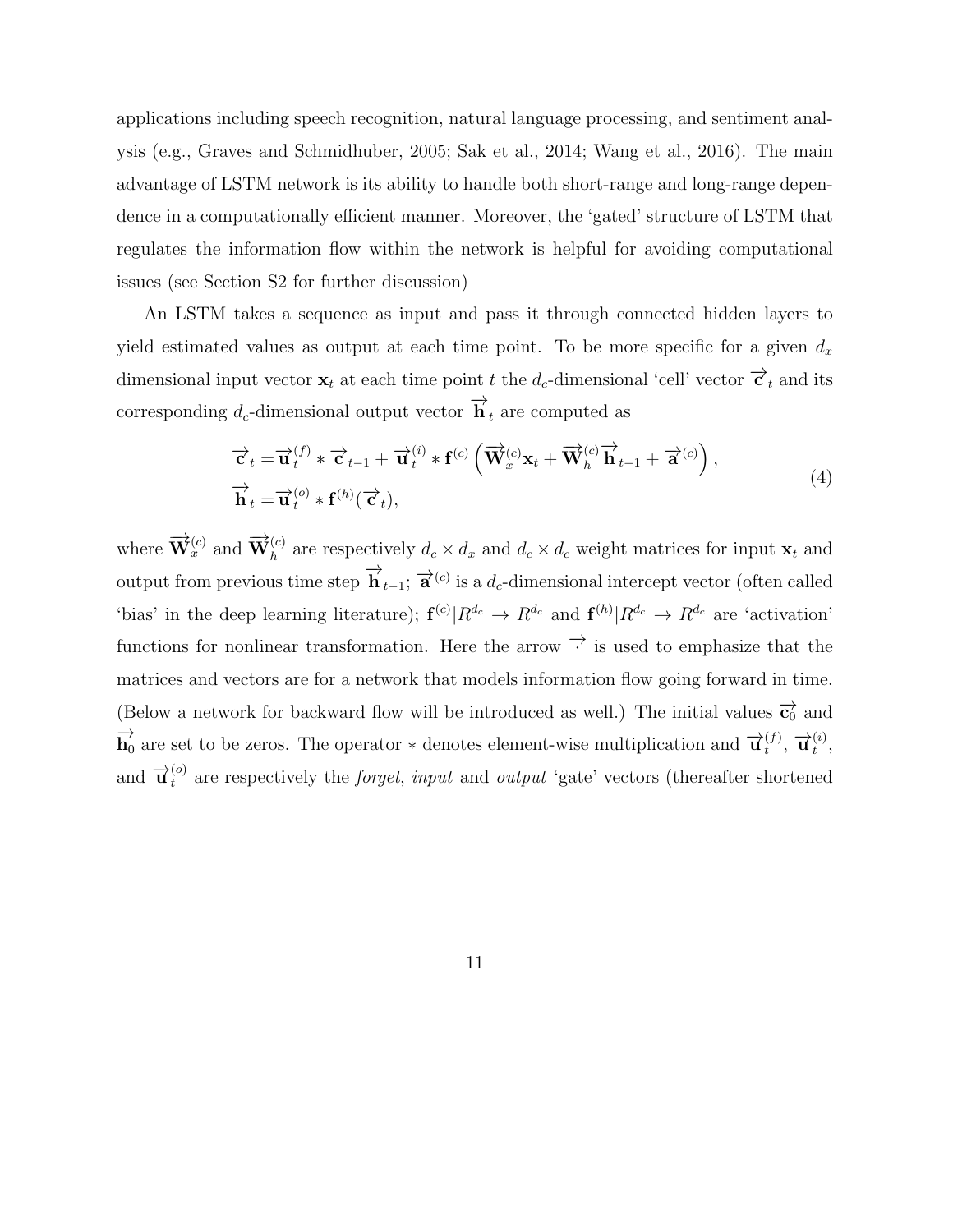as 'gate'). The gates are defined in a similar fashion as a usual neural network node:

$$
\overrightarrow{\mathbf{u}}_{t}^{(f)} = \mathbf{f}^{(f)} \left( \overrightarrow{\mathbf{W}}_{x}^{(f)} \mathbf{x}_{t} + \overrightarrow{\mathbf{W}}_{h}^{(f)} \overrightarrow{\mathbf{h}}_{t-1} + \overrightarrow{\mathbf{a}}^{(f)} \right),
$$
  

$$
\overrightarrow{\mathbf{u}}_{t}^{(i)} = \mathbf{f}^{(i)} \left( \overrightarrow{\mathbf{W}}_{x}^{(i)} \mathbf{x}_{t} + \overrightarrow{\mathbf{W}}_{h}^{(i)} \overrightarrow{\mathbf{h}}_{t-1} + \overrightarrow{\mathbf{a}}^{(i)} \right),
$$
  

$$
\overrightarrow{\mathbf{u}}_{t}^{(o)} = \mathbf{f}^{(o)} \left( \overrightarrow{\mathbf{W}}_{x}^{(o)} \mathbf{x}_{t} + \overrightarrow{\mathbf{W}}_{h}^{(o)} \overrightarrow{\mathbf{h}}_{t-1} + \overrightarrow{\mathbf{a}}^{(o)} \right),
$$
\n(5)

where matrices denoted as  $\overrightarrow{W}_x^{(.)}$  and  $\overrightarrow{W}_h^{(.)}$  are respectively  $d_c \times d_x$  and  $d_c \times d_c$  weight matrices that link input variables  $\mathbf{x}_t$  and previous output  $\overrightarrow{\mathbf{h}}_{t-1}$  to each gate vector; vectors denoted as  $\vec{a}^{(.)}$  are  $d_c$ -dimensional intercept vectors for each gate; functions denoted as  $\mathbf{f}^{(.)} | R^{d_c} \to R^{d_c}$ are activation functions for each gate. These gates control how the information flows within the LSTM network and including them improves numerical stability as well as prediction accuracy (Gers and Schmidhuber, 2001). The input vector  $\mathbf{x}_t$  is defined as the current and lagged variables of observed sequence, i.e.  $\mathbf{x}_t = [Z_{t-d_t}, \dots, Z_t]^T$ , which supplies information from short range time dependence (or 'short term memory') to the network. The sequential cells  $\overrightarrow{c}_1,\ldots,\overrightarrow{c}_p$  are designed to capture the long range dependence (or 'long term memory') in the modeled time sequence.

If our goal was to make predictions on the observed sequence  $Z_t$ , the models described in (4) and (5) would be enough. However, since our goal here is to extract features from the observed sequence and use it for finding the best value for  $\theta$ , a bidirectional LSTM network is more suitable (Huang et al., 2015). In addition to the forward LSTM layers described in  $(4)$  and  $(5)$  we have the following backward LSTM layers at each time step t:

$$
\overleftarrow{\mathbf{c}}_t = \overleftarrow{\mathbf{u}}_t^{(f)} * \overleftarrow{\mathbf{c}}_{t+1} + \overleftarrow{\mathbf{u}}_t^{(i)} * \mathbf{f}^{(c)} \left( \overleftarrow{\mathbf{W}}_x^{(c)} \mathbf{x}_t + \overleftarrow{\mathbf{W}}_h^{(c)} \overleftarrow{\mathbf{h}}_{t+1} + \overleftarrow{\mathbf{a}}^{(c)} \right),
$$
\n
$$
\overleftarrow{\mathbf{h}}_t = \overleftarrow{\mathbf{u}}_t^{(o)} * \mathbf{f}^{(h)} (\overleftarrow{\mathbf{c}}_t),
$$
\n(6)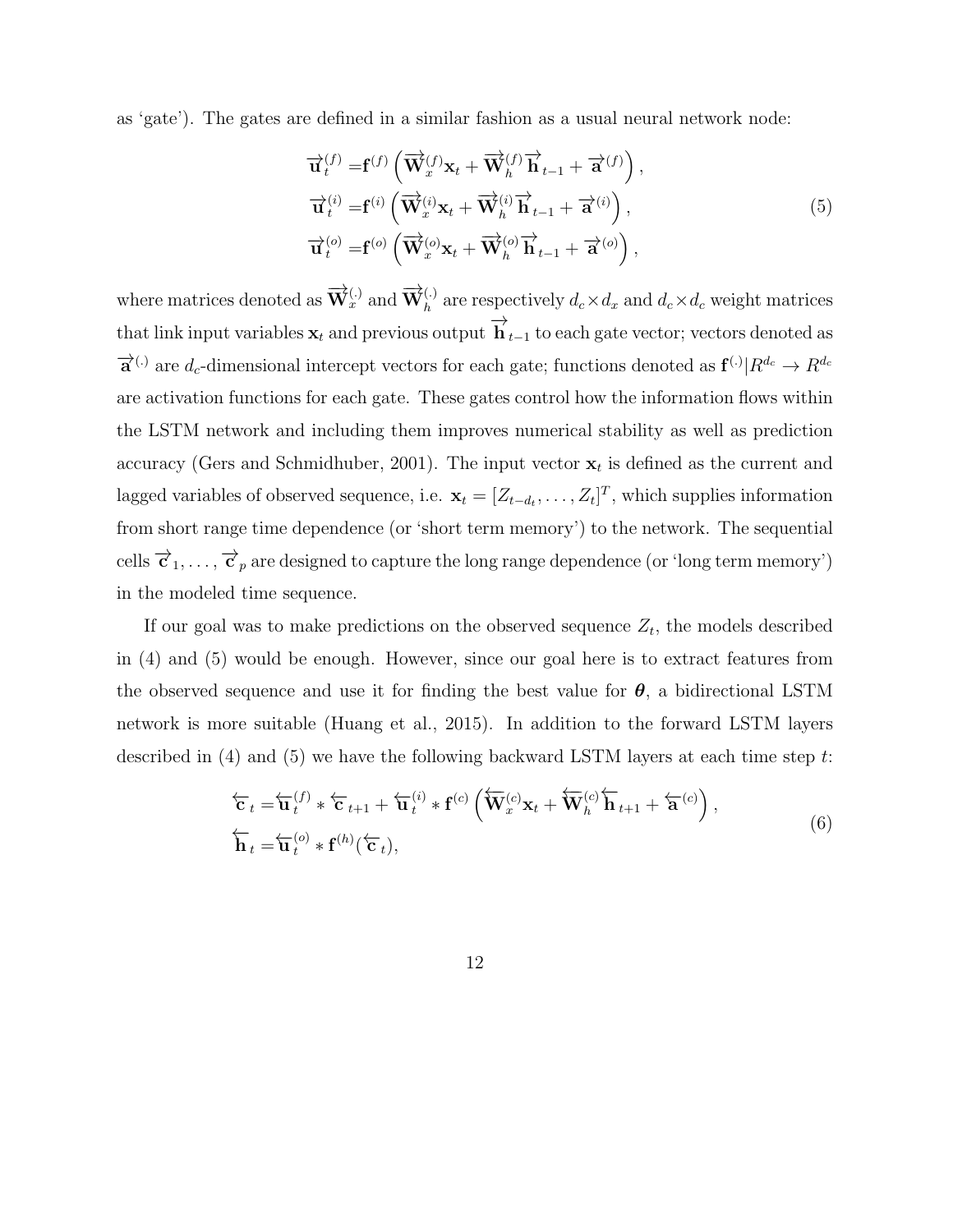with the following gate structure that has the same form as the forward LSTM units:

$$
\overleftarrow{\mathbf{u}}_t^{(f)} = \mathbf{f}^{(f)} \left( \overleftarrow{\mathbf{W}}_x^{(f)} \mathbf{x}_t + \overleftarrow{\mathbf{W}}_h^{(f)} \overleftarrow{\mathbf{h}}_{t+1} + \overleftarrow{\mathbf{a}}^{(f)} \right),
$$
\n
$$
\overleftarrow{\mathbf{u}}_t^{(i)} = \mathbf{f}^{(i)} \left( \overleftarrow{\mathbf{W}}_x^{(i)} \mathbf{x}_t + \overleftarrow{\mathbf{W}}_h^{(i)} \overleftarrow{\mathbf{h}}_{t+1} + \overleftarrow{\mathbf{a}}^{(i)} \right),
$$
\n
$$
\overleftarrow{\mathbf{u}}_t^{(o)} = \mathbf{f}^{(o)} \left( \overleftarrow{\mathbf{W}}_x^{(o)} \mathbf{x}_t + \overleftarrow{\mathbf{W}}_h^{(o)} \overleftarrow{\mathbf{h}}_{t+1} + \overleftarrow{\mathbf{a}}^{(o)} \right),
$$
\n(7)

where the vectors and matrices in (6) and (7) with the backward arrow  $\leftarrow$  have the same dimensionalities as their counterparts in (4) and (5) with the forward arrow  $\overrightarrow{\cdot}$ . Again, the initial values  $\overrightarrow{c_{T+1}}$  and  $\overrightarrow{h_{T+1}}$  are set to be zeroes. The output vectors from the backward and forward LSTM units at each time step  $t$  are summed into one output vector  $\mathbf{h}_t$ ,

$$
\mathbf{h}_t = \overrightarrow{\mathbf{h}}_t + \overleftarrow{\mathbf{h}}_t,\tag{8}
$$

which will be passed to the non-linear regression layers. Figure S1 illustrates the resulting LSTM structure.

The activation functions  $f^{(\cdot)}$  are defined as a collection of 1-dimensional functions  $f_i^{(\cdot)}$  $i^{(c)}|R \to R$   $(i = 1, ..., d_c)$  as follows:

$$
\mathbf{f}^{(\cdot)}(\cdot)=\left[f_1^{(\cdot)}(\cdot),f_2^{(\cdot)}(\cdot),\ldots,f_{d_c}^{(\cdot)}(\cdot)\right]^T.
$$

Following a typical choice in the literature we use the 'hard sigmoid' function for the activation functions  $f^{(f)}$ ,  $f^{(i)}$ ,  $f^{(o)}$  for the gate variables, i.e.

$$
f_i^{(.)}(x) = \max(0, \min(1, x))
$$

for  $f_i^{(f)}$  $f_i^{(f)}$ ,  $f_i^{(i)}$  $f_i^{(i)}$ , and  $f_i^{(o)}$  $i^{(0)}$   $(i = 1, \ldots, d_c)$ . This choice sets a large number of values in the gate vectors in both forward and backword LSTM layers ( $\overrightarrow{u}_t^{(f)}$  $\overrightarrow{u}^{(i)}$ ,  $\overrightarrow{u}^{(i)}$  $\overrightarrow{u}$ <sub>t</sub><sup>(*o*)</sup>  $\overrightarrow{u}$ <sub>t</sub><sup>(*o*)</sup>  $\overleftarrow{u}^{(f)}_t$  $\overleftarrow{u}^{(f)}$ ,  $\overleftarrow{u}^{(i)}_t$  and  $\overleftarrow{u}^{(o)}_t$  $\binom{(O)}{t}$ to be zeros, and hence imposes a strong regularization through sparsity. For the remaining

13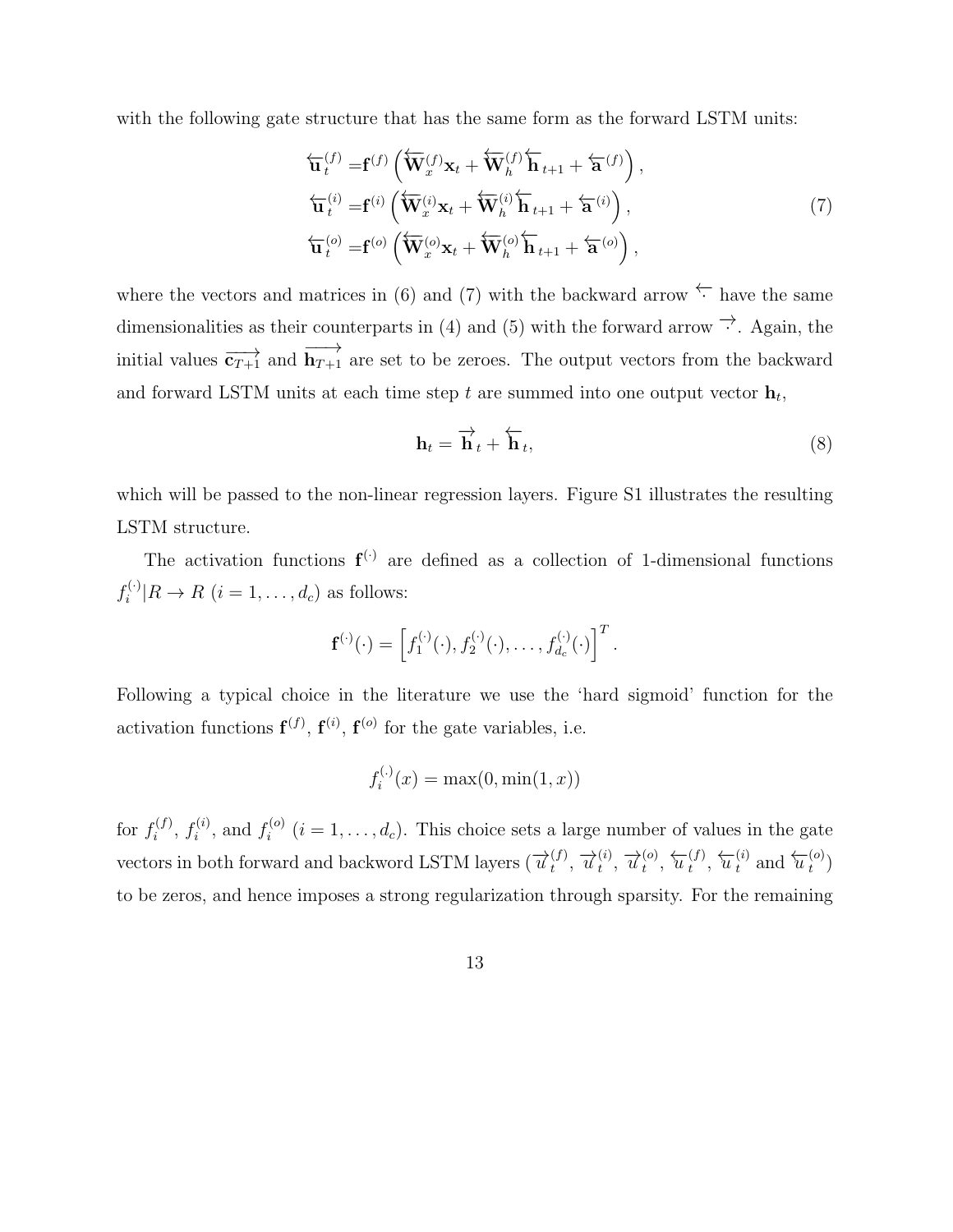activation functions  $f^{(c)}$  and  $f^{(h)}$  we use the rectified linear unit (ReLU, see e.g. Goodfellow et al., 2016, Ch. 6):

$$
f_i^{(\cdot)}(x) = \max(0, x) \tag{9}
$$

for individual  $f_i^{(c)}$  $f_i^{(c)}$  and  $f_i^{(h)}$  $i_i^{(n)}$   $(i = 1, \ldots, J_c)$ . It is well known that using ReLU as activation functions greatly increases numerical stability in likelihood estimation for deep neural networks. We discuss the rationale behind this choice in detail in Section S2.

#### 3.2.2 Fully-Connected Layers for Nonlinear Regression

The final outputs from the feature extraction layers are vectorized (often referred to as 'flattening' in the deep learning literature) as  $\boldsymbol{\lambda}^{(0)} = [\mathbf{h}_1^T, \dots, \mathbf{h}_p^T]^T$  and supplied to the nonlinear regression layers. We use a fully connected network with L layers as our nonlinear regression layers. The model structure for the fully connected layers can be written as

$$
\lambda^{(1)} = \mathbf{f}^{(1)} \left( \mathbf{W}^{(0)} \lambda^{(0)} + \mathbf{a}^{(0)} \right),
$$
  
\n
$$
\lambda^{(2)} = \mathbf{f}^{(2)} \left( \mathbf{W}^{(1)} \lambda^{(1)} + \mathbf{a}^{(1)} \right),
$$
  
\n...  
\n
$$
\lambda^{(L)} = \mathbf{f}^{(L)} \left( \mathbf{W}^{(L-1)} \lambda^{(L-1)} + \mathbf{a}^{(L-1)} \right),
$$
  
\n
$$
\hat{\boldsymbol{\theta}}^* = \mathbf{W}^{(L)} \lambda^{(L)} + \mathbf{a}^{(L)},
$$
  
\n(10)

where  $\mathbf{\lambda}^{(l)}$  is the vector for the  $d_{(l)}$  different nodes in the *l*th layer;  $\mathbf{f}^{(l)}|R^{d_{(l)}} \to R^{d_{(l)}}$  is a vector-valued activation function for the *l*<sup>th</sup> layer;  $\mathbf{W}^{(l)}$  is a  $d_{(l+1)} \times d_{(l)}$  weight matrix;  $\mathbf{a}^{(l)}$ is a  $d_{(l+1)}$ -dimensional intercept matrix (which is often called 'bias' in the deep learning literature). The length of  $\lambda^{(0)}$  (i.e.,  $d_{(0)}$ ) is determined as  $Td_c$  because the length of each  $\mathbf{h}_t$ is  $d_c$ . The sizes of subsequent layers,  $d_{(1)}, \ldots, d_{(L)}$ , which are often referred to as the widths of layers, need to be determined by the user. The width of the last layer  $d_{(L+1)}$  is  $d_{\theta}$  (the

14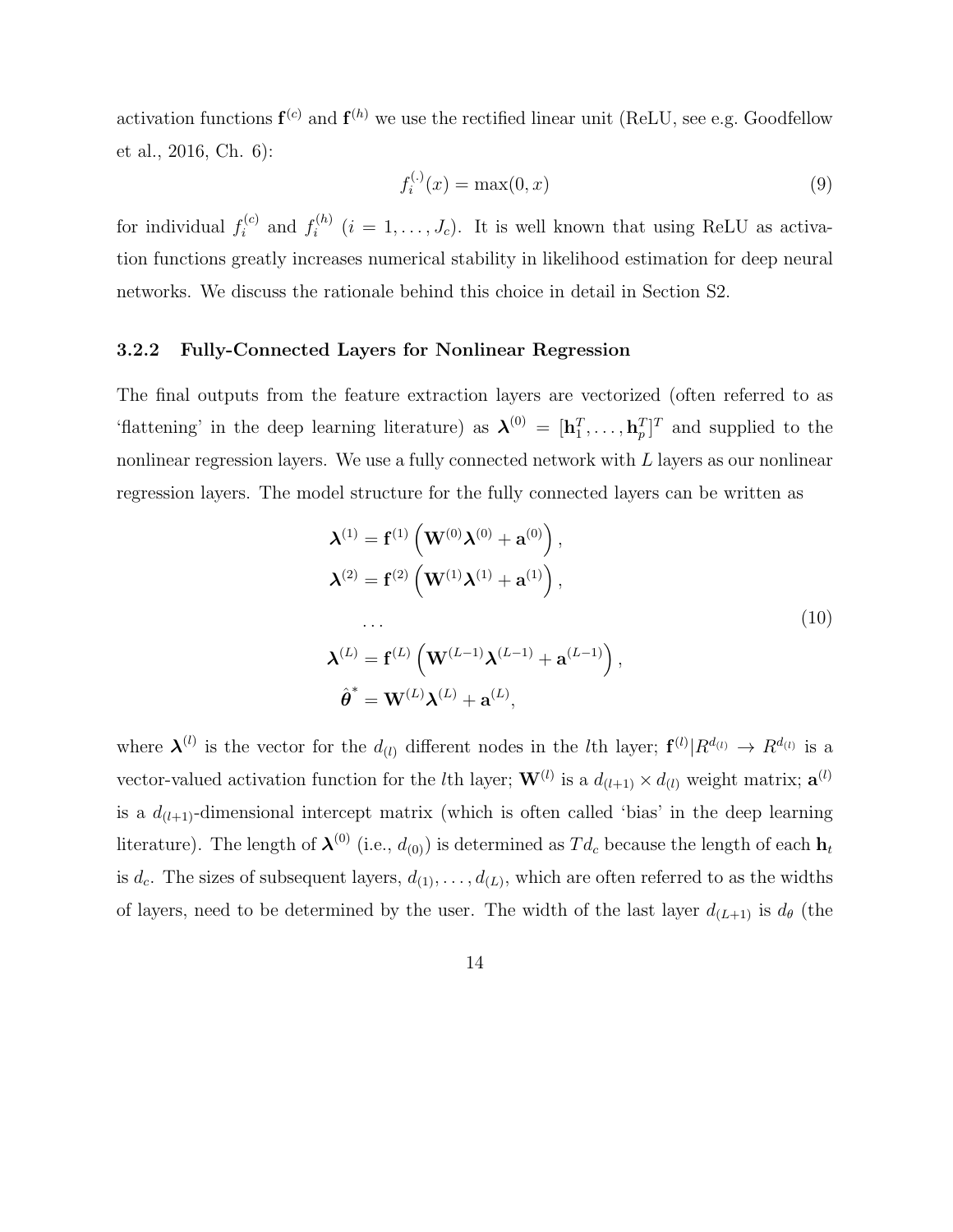dimensionality of  $\hat{\theta}^*$  and hence  $\mathbf{W}^{(L)}$  is a  $d_{\theta} \times d_{(L)}$  matrix and  $\mathbf{a}^{(L)}$  is a  $d_{\theta}$ -dimensional vector.

The recent development in approximation theories (e.g., Poggio et al., 2017; Chen et al., 2019; Schmidt-Hieber, 2017) suggest that having multiple hidden layers (i.e.,  $L \gg 1$ ) to build a 'deep' network leads to a better prediction performance for the response variable than having a shallow network, coining the term 'deep learning'. Having a deep network however poses a danger of 'saturation' or 'vanishing gradient', meaning that the gradient of the resulting likelihood function becomes zero for a wide range of predictor variables and hence gradient-based optimization methods such as gradient descent search become computationally infeasible. (see Section 4.1 below for further discussion). This issue can be avoided by choosing a proper activation function: for the lth layer activation function  $\mathbf{f}^{(l)}(\cdot) = \begin{bmatrix} f_1^{(l)} \end{bmatrix}$  $\mathcal{L}_1^{(l)}(\cdot), f_2^{(l)}(\cdot), \ldots, f_{d_{(l)}}^{(l)}(\cdot)\big)^T$  we define the activation function as ReLU defined in (9). This choice of activation function also imposes certain level of 'sparsity' to the network by making a large portion of  $\lambda^{(l)}$  become zeros.

### 3.3 Handling Data-Model Discrepancy

In our calibration approach the main goal of statistical inference is to build an inverse function  $\hat{g}$  that can efficiently estimate  $\theta$  from  $\mathbf{Y}(\theta) + \delta$  even under the presence of datamodel discrepancy  $\delta$ . This problem resembles the problem of noisy sequence classification except that the response variable is a continuous variable in our case. Inspired by the idea of 'learning with noise' in the neural network literature (Koistinen and Holmström, 1992; Holmstrom and Koistinen, 1992; Bishop, 1995; An, 1996; Vincent et al., 2010) we propose to train the inverse emulator  $\hat{g}$  using 'contaminated' model outputs instead of the original model outputs. In this way the resulting neural network model  $\hat{g}$  can automatically extract the features  $\boldsymbol{\lambda}^{(0)}$  from a noisy model output  $\mathbf{Y}(\boldsymbol{\theta}) + \boldsymbol{\delta}$  that is most relevant to recovering

15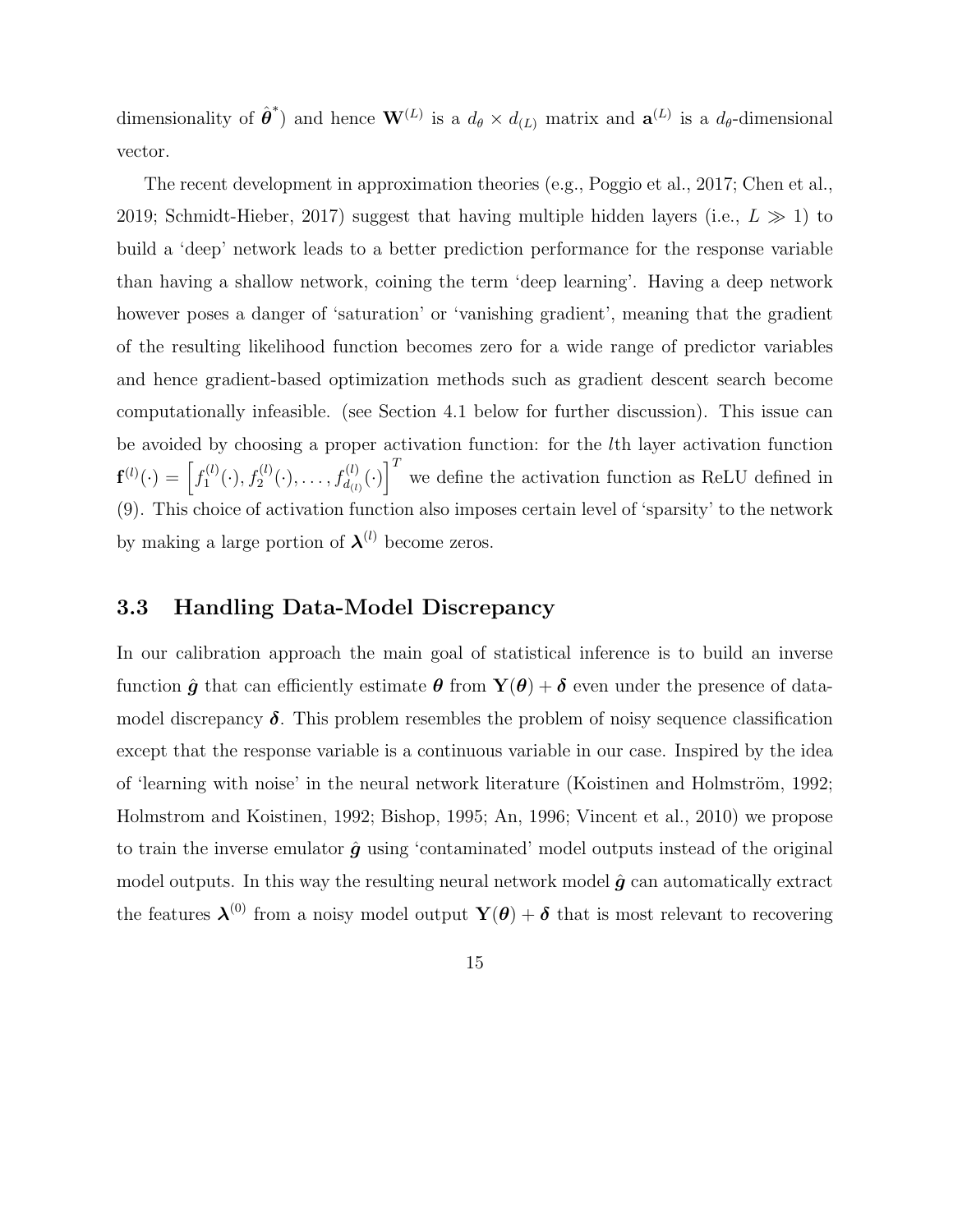the input parameter setting  $\theta$ .

To this end we generate  $n_d$  different realizations of  $\delta$  from an assumed discrepancy distribution for each input parameter setting  $\theta_i$   $(i = 1, \ldots, n)$  to have generated discrepancy terms  $\{\boldsymbol{\delta}_{ij}\}\ (i=1,\ldots,n\text{ and }j=1,\ldots,n_d).$  We then create contaminated model outputs  $\tilde{\mathbf{Y}}_1, \ldots, \tilde{\mathbf{Y}}_N$  with  $N = n \times n_d$  by superimposing the generated discrepancy terms on the original model outputs as follows:

$$
\tilde{\mathbf{Y}}_k = \mathbf{Y}({\boldsymbol{\theta}}_i) + \boldsymbol{\delta}_{ij}
$$

for  $i = 1, \ldots, n$  and  $j = 1, \ldots, n_d$ , where  $k = n_d(i-1) + j$ . We let  $\tilde{\boldsymbol{\theta}}_1, \ldots, \tilde{\boldsymbol{\theta}}_N$  denote the input parameter settings used for creating  $\tilde{\mathbf{Y}}_1, \ldots, \tilde{\mathbf{Y}}_N$  (i.e.,  $\tilde{\boldsymbol{\theta}}_k = \boldsymbol{\theta}_{\lceil k/n_d \rceil}$ ). This 'learning with error' approach aims to train the DNN model with various types of data-model discrepancy patterns so that it can handle discrepancies varying in a wide range of magnitudes and time scales.

For the discrepancy model for  $\delta$  we use a zero mean Gaussian process model with the following squared exponential covariance function for generating  $\delta_{ij}$ :

$$
Cov(\delta_{t_1}, \delta_{t_2}) = \zeta 1(t_1 = t_2) + \kappa \exp\left(-\frac{|\delta_{t_1} - \delta_{t_2}|^2}{\phi}\right),
$$

where  $t_1, t_2 \in \{1, \ldots, T\}, 1(\cdot)$  is an indicator function for the condition in  $(\cdot)$ ;  $\zeta > 0$ ,  $\kappa > 0$ , and  $\phi > 0$  are respectively the nugget, partial sill, and the range parameters. To avoid imposing a too strong assumption on the discrepancy term we allow these parameters to vary across different realizations of  $\delta_{ij}$  so that the resulting inverse function  $\hat{g}$  can handle various types of  $\delta$  patterns. We generate a sample of size N for these parameter values based on a Latin hypercube design. Ranges for the parameters (preferably broad) are the only required input. The ranges for  $\zeta$  and  $\kappa$  reflect model user's guess on the magnitudes of independent and time-dependent components in the data-model discrepancy. (See Section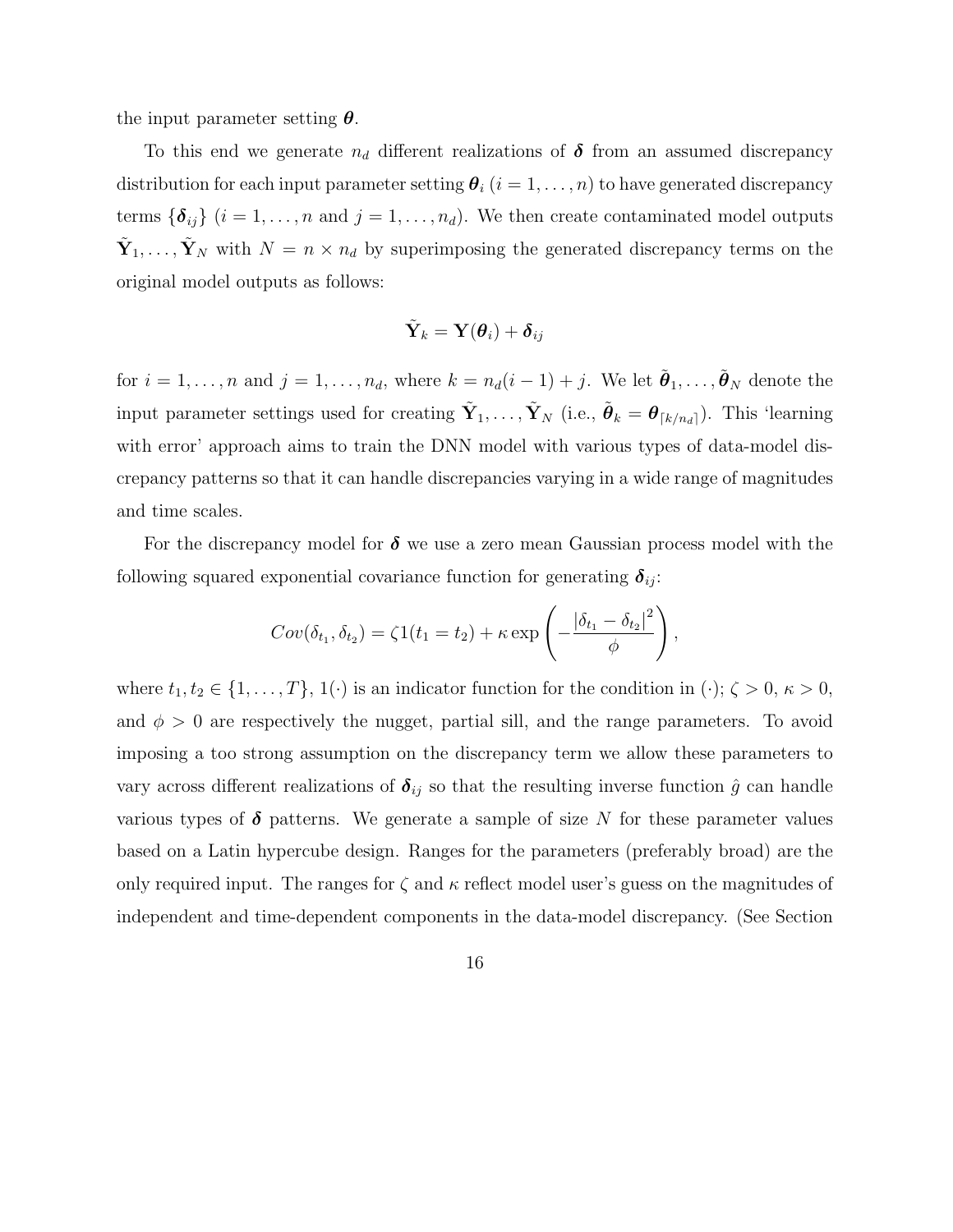S8.2 for the specific parameter ranges used in our application problem.) As per the range of  $\phi$ , one rule that can be used for a wide range of problems is to use a value between 1% and 10% of the time interval lengths  $(p)$  as the lower limit and a value between 60% and 70% of the length as the upper limit so that the generated discrepancy patterns cover various types of structured errors including errors with short range dependence (when  $\phi$ is near its lower limit) and overall mean shift (when  $\phi$  is near its upper limit). One can choose a more informative sampling scheme that puts more emphasis on certain parts of the discrepancy parameter space if some prior knowledge that justifies such choice exists for the problem at hand.

## 4 Statistical Inference for DNN Calibration

We now describe the details of inference for the calibration model proposed in Section 3. We illustrate how the model is fitted with a proper regularization and how the input parameters are predicted along with their uncertainty intervals.

### 4.1 Minimizing the Stochastic Loss Function with Dropout

In this section we use  $\hat{g}(\cdot)$  to exclusively denote the approximation function constructed by the deep network explained in Sections 3.2.1 and 3.2.2. We also let  $\mathbf{w} = [w_1, \dots, w_{n_w}]^T$ denote a vector of all parameters contained in weight matrices and intercept vectors defined in  $(4)$ ,  $(5)$ ,  $(6)$ ,  $(7)$ , and  $(10)$  where  $n_w$  is the total number of parameters in the deep network model. The inference problem here is to estimate quantities in w based on  $\tilde{\mathbf{Y}}_1, \ldots, \tilde{\mathbf{Y}}_N$ . The standard 'cost' function used in the deep learning literature for continuous response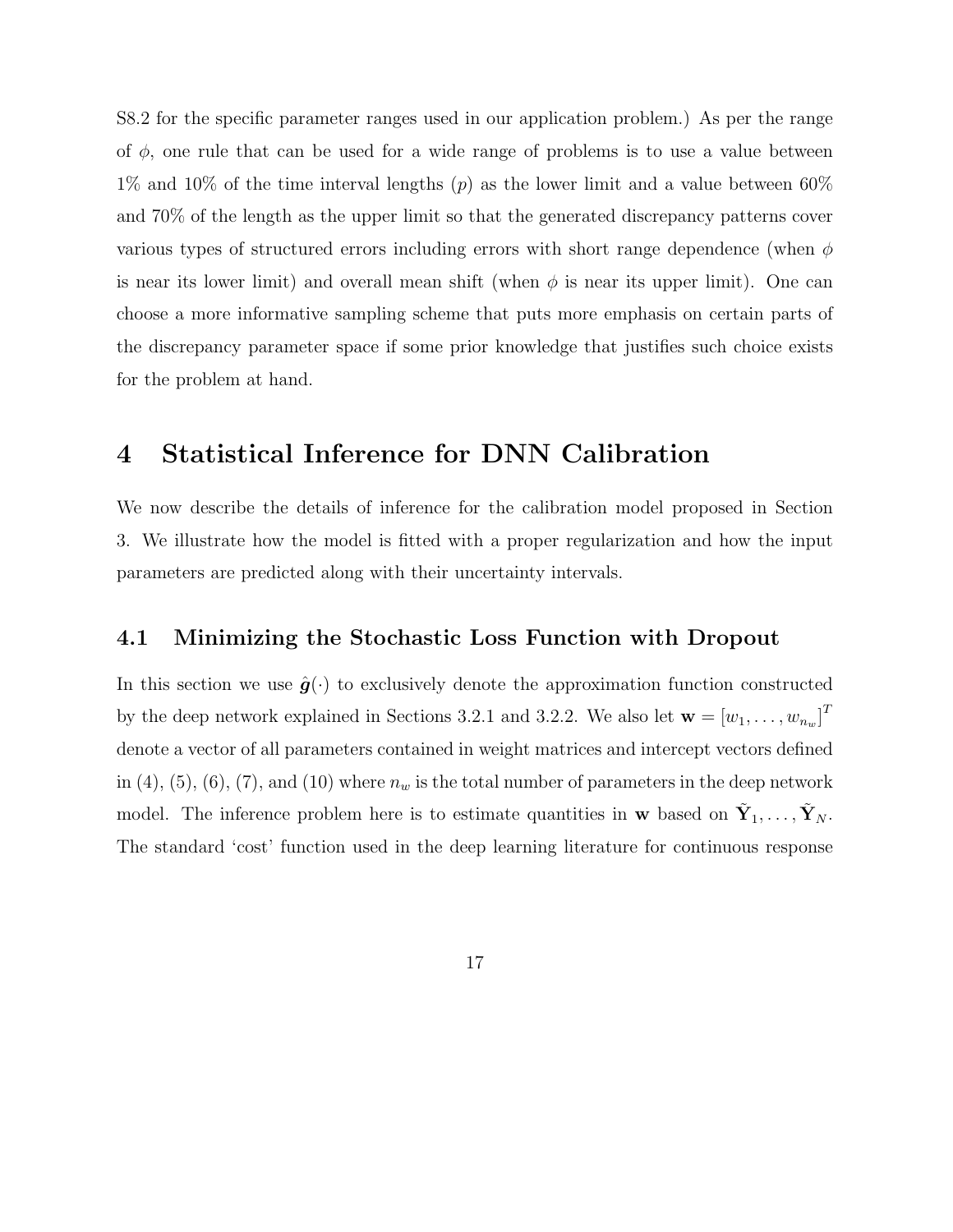variables is the squared loss function given as

$$
\mathcal{L}(\mathbf{w}) = \sum_{i=1}^N (\hat{\boldsymbol{\theta}}_i^* - \tilde{\boldsymbol{\theta}}_i)^T (\hat{\boldsymbol{\theta}}_i^* - \tilde{\boldsymbol{\theta}}_i),
$$

where  $\hat{\boldsymbol{\theta}}_i^* = \hat{\boldsymbol{g}}(\tilde{\mathbf{Y}}_i)$ . Minimizing this cost function is equivalent to maximizing the loglikelihood function for the model in (2) with an assumption  $\epsilon \sim N(0, \sigma^2 \mathbf{I}_{d_{\theta}})$  with  $\sigma^2 > 0$ (i.e., assuming equal variance for  $\epsilon$ ). Here the equal variance assumption for the  $d_{\theta}$  different input parameters can be justified by rescaling the input parameters so that they have the same range (typically [0,1]) and hence operate in the same scale.

The deep network model described in Sections 3.2.1 and 3.2.2 is apparently overparametrized and it is often helpful to impose some regularization for a better prediction performance (Goodfellow et al., 2016, Chapter 7). We implement two approaches simultaneously that are frequently used in the deep learning literature: dropout and penalized likelihood.

Dropout is a way to create a stochastic likelihood function by introducing some randomness in the structure of our deep network (Goodfellow et al., 2016, Chapter 7.12). To be more specific we re-define the fully connected layers in (10) as

$$
\lambda^{(1)} = \mathbf{f}^{(1)} \left( \mathbf{W}^{(0)} \lambda^{(0)} + \mathbf{a}^{(0)} \right),
$$
  
\n
$$
\lambda^{(2)} = \mathbf{f}^{(2)} \left( \mathbf{W}^{(1)} \lambda^{(1)} \ast \mathbf{r}^{(1)} + \mathbf{a}^{(1)} \right),
$$
  
\n...  
\n
$$
\lambda^{(L)} = \mathbf{f}^{(L)} \left( \mathbf{W}^{(L-1)} \lambda^{(L-1)} \ast \mathbf{r}^{(L-1)} + \mathbf{a}^{(L-1)} \right),
$$
  
\n
$$
\hat{\boldsymbol{\theta}}^* = \mathbf{W}^{(L)} \lambda^{(L)} \ast \mathbf{r}^{(L)} + \mathbf{a}^{(L)},
$$
  
\n(11)

where  $\mathbf{r}^{(l)}$  for  $l = 1, 2, ..., L$  is defined as  $d_{(l)}$ -dimensional vectors whose elements are identically and independently distributed Bernoulli random variables with a pre-specified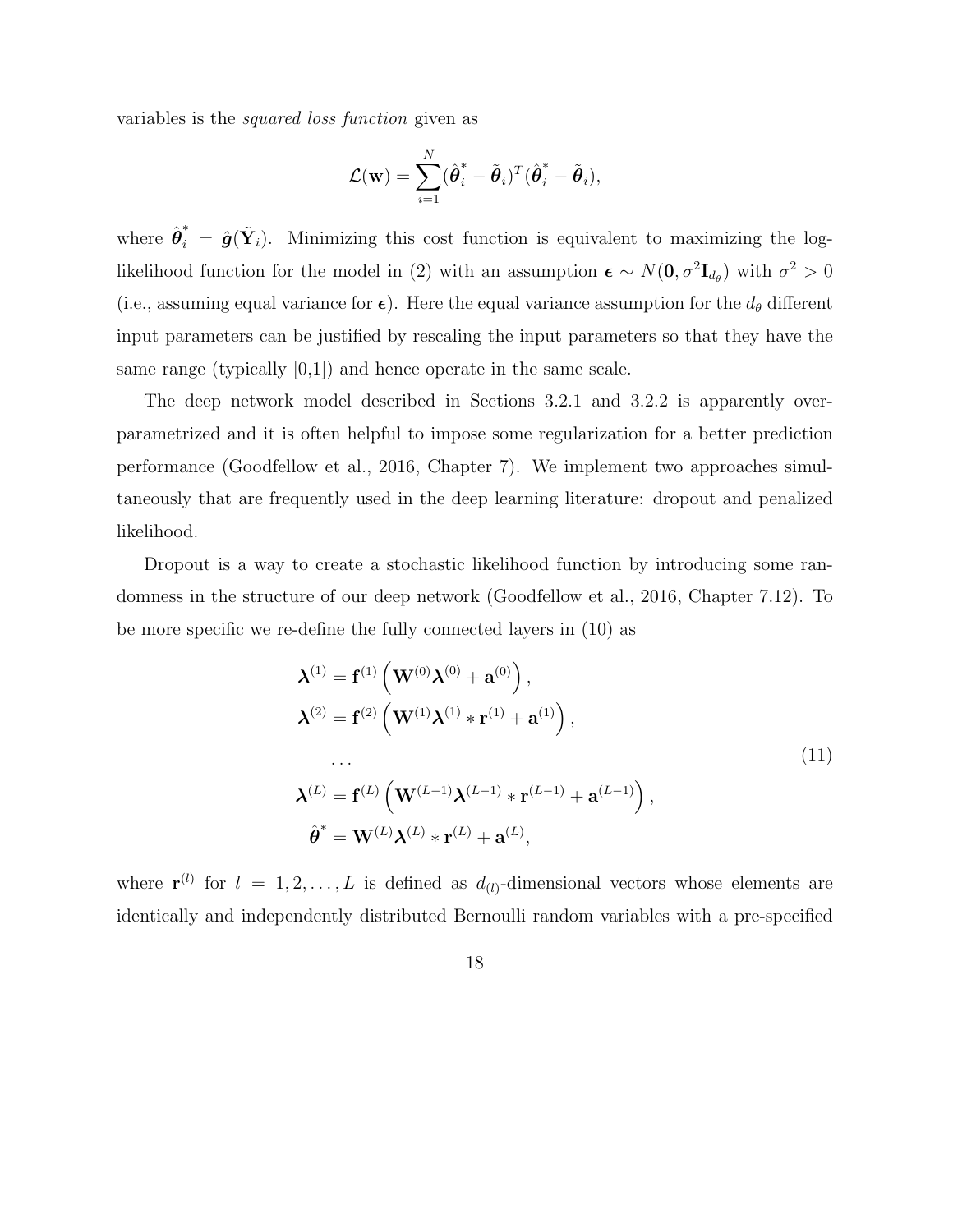success probability  $p_{keep}$ . We let **r** denote a collection of all  $\mathbf{r}^{(l)}$ 's, i.e.,  $\mathbf{r} = \left[ \mathbf{r}^{(1)^T}, \mathbf{r}^{(2)^T}, \dots, \right]$  $\mathbf{r}^{(L)}^{T}$ . The operator \* denotes element-wise multiplication. This leads to a stochastic loss function since new values of r are drawn for every evaluation of the function. The loss function with dropout  $\mathcal{L}_{r}(\mathbf{w})$  can be redefined as

$$
\mathcal{L}_{\mathbf{r}}(\mathbf{w}) = \sum_{i=1}^{N} (\hat{\boldsymbol{\theta}}_{\mathbf{r},i}^{*} - \tilde{\boldsymbol{\theta}}_{i})^{T} (\hat{\boldsymbol{\theta}}_{\mathbf{r},i}^{*} - \tilde{\boldsymbol{\theta}}_{i}).
$$
\n(12)

where  $\hat{\bm{\theta}}_{\textbf{r},i}^* = \hat{\bm{g}}_{\textbf{r}}\left(\tilde{\mathbf{Y}}_i\right)$  and  $\hat{\bm{g}}_{\textbf{r}}$  is the deep learning-based approximation function constructed based on  $(11)$  instead of  $(10)$ . The subscript **r** is used to emphasize the dependence of the predicted values on the random vector r.

For penalization we can choose any commonly used form including lasso, ridge, and elastic net as the penalty function, which we will denote as  $\mathcal{P}(\mathbf{w})$  henceforth. The resulting penalized loss function is given as

$$
\ell_{\mathbf{r}}(\mathbf{w}) \propto \mathcal{L}_{\mathbf{r}}(\mathbf{w}) + \mathcal{P}(\mathbf{w}). \tag{13}
$$

One notable choice for  $\mathcal{P}(\mathbf{w})$  in the literature (Gal and Ghahramani, 2016) is a ridge penalty term defined in (S3) in Section S3. When combined with dropout the resulting penalized likelihood function (i.e., the negative penalized loss function  $-\ell_{\mathbf{r}}(\mathbf{w})$ ) can be thought as a variational approximation to the posterior of the deep Gaussian process model corresponding to our DNN model. (See Section S4 and Gal and Ghahramani (2016) for further details.)

Note that dropout is applied only for parameter estimation, not prediction. In other words, once the parameter  $\hat{\mathbf{w}}$  is estimated by minimizing the loss function in (13) the predictor  $\hat{\boldsymbol{\theta}}^*$  is computed by the original model in (10) not (11). An exception for this rule is when the MC dropout approach is applied (Gal and Ghahramani, 2016, see Section S4

19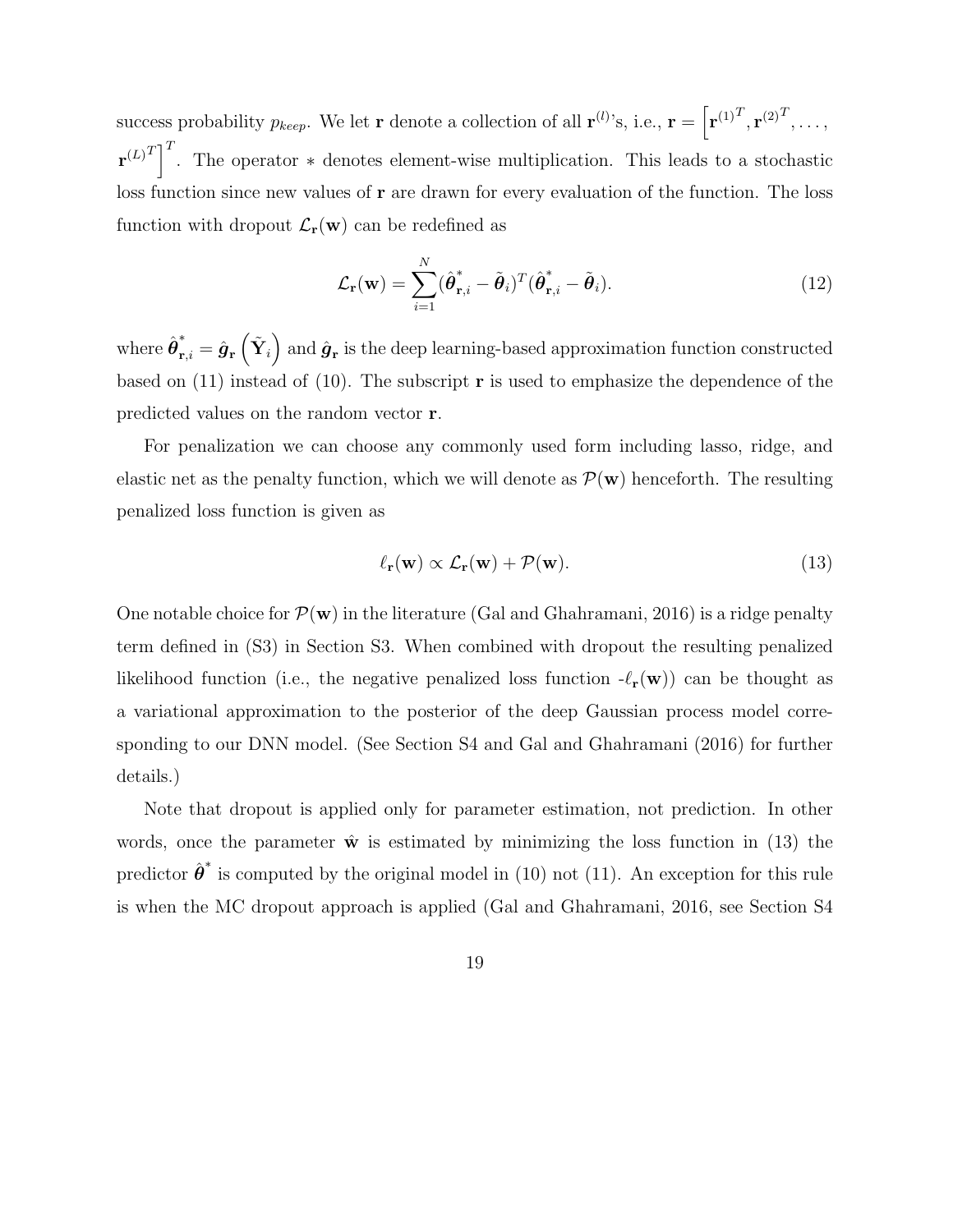for details). Model fitting using the penalized loss function in (13) can be done through a gradient descent algorithm, which is described in Section S2.

### 4.2 Uncertainty Quantification Using Quantile Regression

The formulation in (2) suggests that uncertainty quantification for the estimated input parameter  $\theta^*$  can be essentially boiled down to the problem of finding the prediction interval for the fitted DNN emulator  $\hat{g}$ . However, the highly complicated structure of  $\hat{g}$  and a large number of parameters in **w** make classic approaches to finding a prediction interval for  $\theta^*$ computationally prohibitive. For example, the asymptotic variance based on information matrix (White, 1989) cannot be computed because it requires inverting an  $n_w \times n_w$  matrix and the total number of parameters  $n_w$  is typically hundreds of thousands or more. Similarly, a fully Bayesian inference (as mentioned in Polson et al., 2017) is not applicable either because it is not possible to fully explore the  $n_w$ -dimensional parameter space using Markov Chain Monte Carlo (MCMC).

To overcome the computational limitation we propose a quantile regression-based approach. Quantile regression has been used to construct prediction intervals for highly complex prediction models such as the random forest (e.g., Meinshausen, 2006; Zhang et al., 2019). The last equation in (10) suggests that the last layer of our DNN model can be viewed as a linear mean regression model between the response variable  $\theta^*$  and the extracted feature  $\lambda^{(L)}$  up to the Lth layer and consequently the predicted mean of  $\theta^*$  is

$$
\hat{\boldsymbol{\theta}}^* = \mathbf{W}^{(L)} \boldsymbol{\lambda}^{(L)} + \mathbf{a}^{(L)}.
$$

A similar observation on DNN as a linear model with basis functions can be also found in McDermott and Wikle (2019) and Wikle (2019). Instead, a predicted  $\tau$ th quantile of  $\theta^*$ ,

20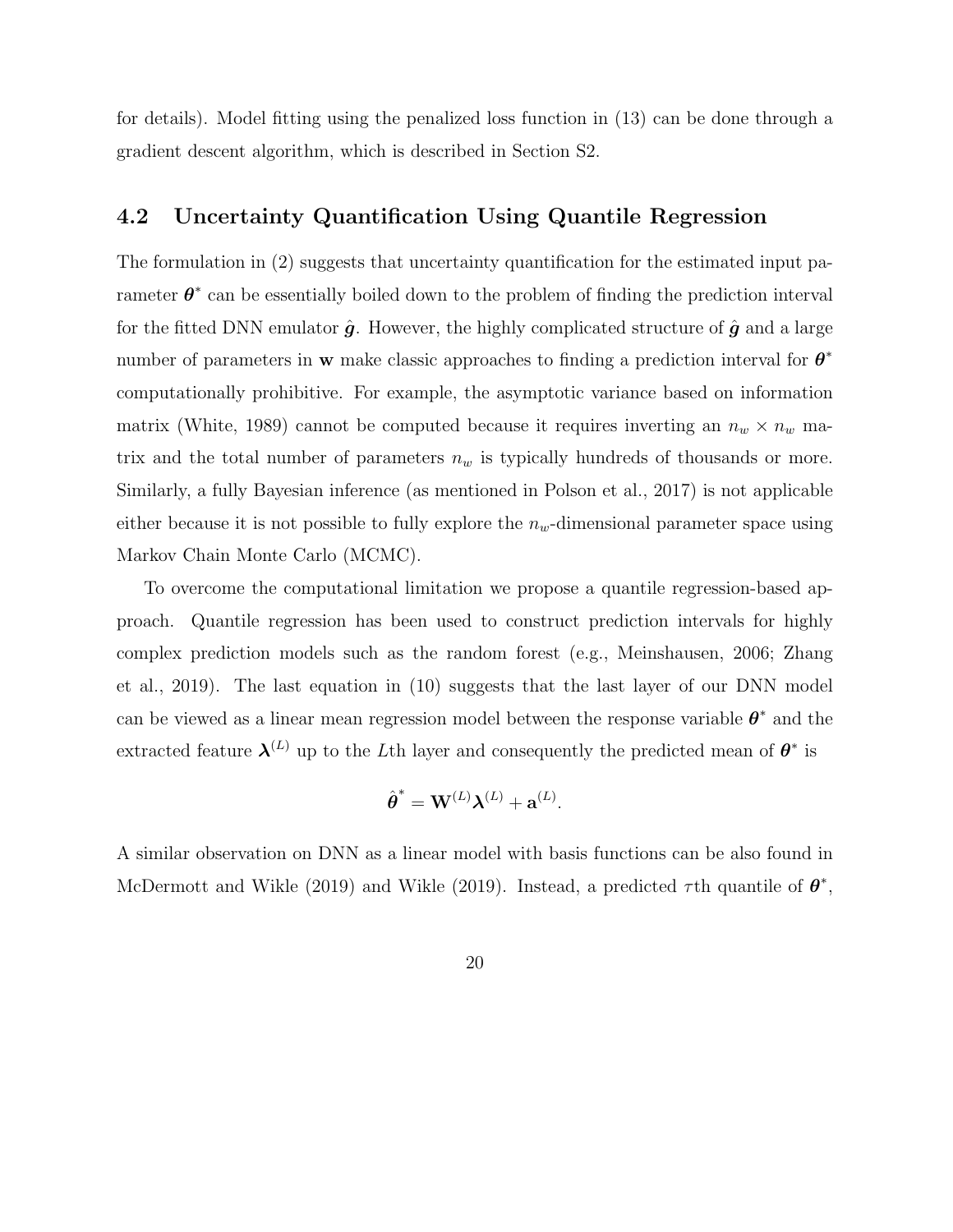denoted by  $\hat{\boldsymbol{\theta}}_{\tau}^*$  $\tau$ , can be obtained by quantile regression:

$$
\hat{\pmb{\theta}}_{\tau}^* = \mathbf{W}_{\tau}^{(L)} \pmb{\lambda}^{(L)} + \mathbf{a}_{\tau}^{(L)},
$$

where  $\mathbf{W}_{\tau}^{(L)}$  and  $\mathbf{a}_{\tau}^{(L)}$  are the regression quantiles for a pre-specified target quantile  $0 < \tau <$ 1. The prediction limits are given as lower and upper tail quantiles such as the 0.025th  $(\tau = 0.025)$  and the 0.975th  $(\tau = 0.975)$  quantiles, that is  $\left[\hat{\boldsymbol{\theta}}_{0.025}^*, \hat{\boldsymbol{\theta}}_{0.975}^*\right]$ . Since the overall sample size  $N$  is typically thousands or larger (see Sections 5 and 6 below), these tail quantiles are reliably estimable. As noted at the end of Section 4.1 the upper and lower limits are computed without applying dropout. In addition to the interval estimates we can also find the median estimate  $\hat{\boldsymbol{\theta}}_0^*$  $\overset{*}{\vphantom{\phi}}_{0.5}$ , a more robust estimate for  $\boldsymbol{\theta}^*$  than the mean and use it as the point prediction.

We formulate the cost function to optimize based on (11) instead of (10) to apply dropout to this procedure. We propose to estimate the  $\tau$ th regression quantiles  $\mathbf{W}_{\tau}^{(L)}$  and  $\mathbf{a}_{\tau}^{(L)}$  by conducting quantile regression only in the last layer of the DNN model in (11),

$$
\hat{\boldsymbol{\theta}}_{\tau}^* = \mathbf{W}_{\tau}^{(L)} \boldsymbol{\lambda}^{(L)} * \mathbf{r}^{(L)} + \mathbf{a}_{\tau}^{(L)}
$$
(14)

while fixing the rest of the estimated parameters in the model at their optimal values obtained by minimizing the cost function (12). Therefore, the proposed quantile regressionbased approach can be viewed as adding one more step in the end after completing the analysis in Section 4.1 to construct a prediction interval of  $\theta^*$ . (See Section S7 for rationale behind this.) Following the standard quantile regression procedure, we obtain the  $\tau$ th regression quantile estimate for  $\mathbf{W}_{\tau}^{(L)}$  and  $\mathbf{a}_{\tau}^{(L)}$  by minimizing the following cost function:

$$
\mathcal{L}_{\mathbf{r}}(\mathbf{W}_{\tau}^{(L)}, \mathbf{a}_{\tau}^{(L)}) = \sum_{i=1}^{N} \left( \hat{\boldsymbol{\theta}}_{\tau, \mathbf{r}, i}^{*} - \tilde{\boldsymbol{\theta}}_{i} \right)^{T} \left[ \tau \mathbf{1}_{d_{\theta}} - \boldsymbol{I} \left( \hat{\boldsymbol{\theta}}_{\tau, \mathbf{r}, i}^{*} - \tilde{\boldsymbol{\theta}}_{i} < \mathbf{0} \right) \right]
$$
(15)

where  $1_{d_\theta}$  is a  $d_\theta$ -dimensional vector of 1's and  $\bm{I}\left(\hat{\bm{\theta}}^\ast_{\tau,\mathbf{r},i}-\tilde{\bm{\theta}}_i<\mathbf{0}\right)$  is a multivariate indicator function whose jth element is 1 if the jth element of  $\hat{\theta}^*_{\tau,\mathbf{r},i} - \tilde{\theta}_i$  is less than 0 or 0 otherwise

21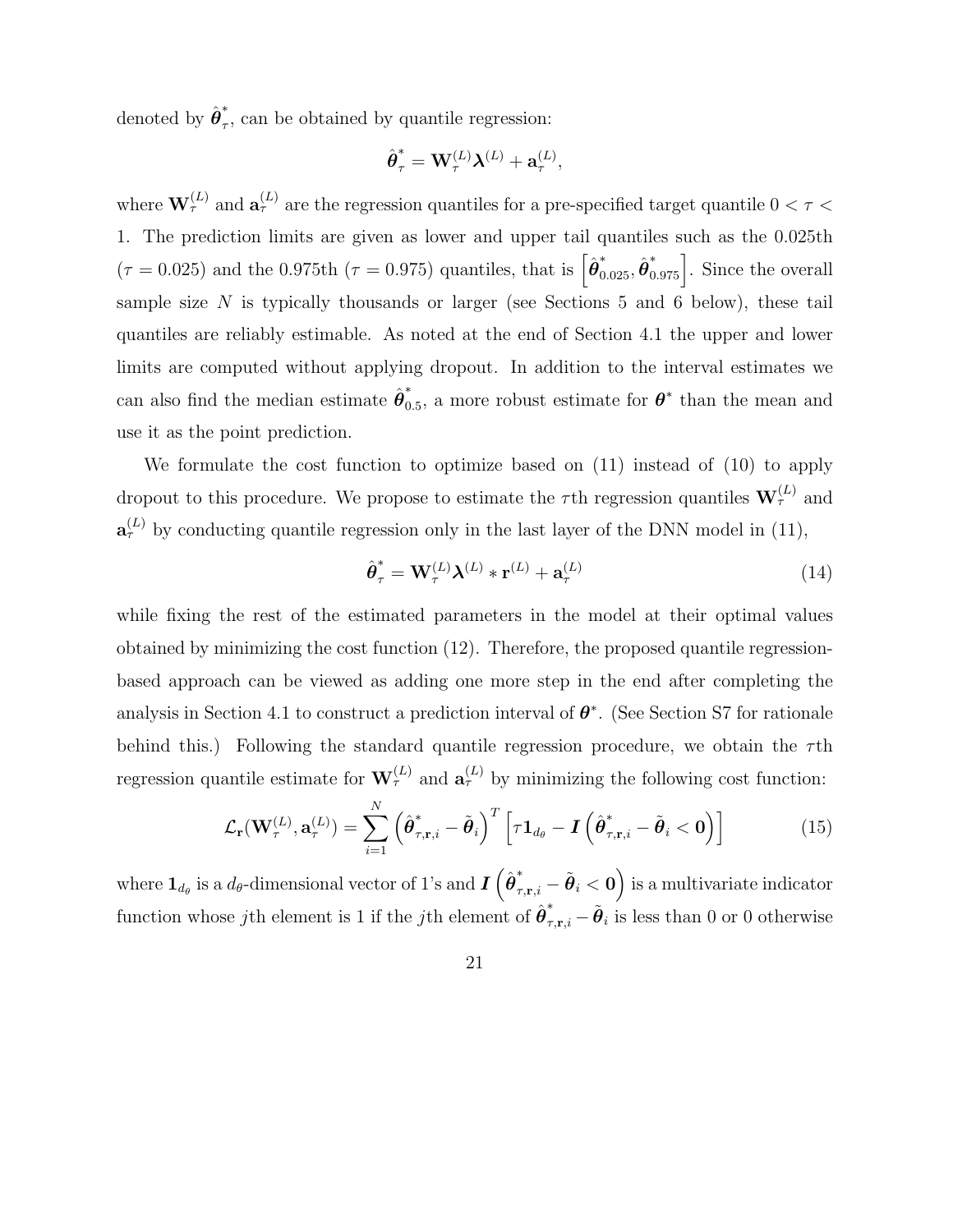for  $j = 1, \ldots, d_{\theta}$ . The estimated quantile  $\hat{\boldsymbol{\theta}}_{\tau,\mathbf{r},i}^*$  is defined as

$$
\hat{\boldsymbol\theta}_{\tau,\mathbf{r},i}^*=\hat{\boldsymbol g}_{\tau,\mathbf{r}}\left(\tilde{\mathbf{Y}}_i\right)
$$

and  $\hat{\mathbf{g}}_{\tau,\mathbf{r}}$  is the deep learning-based approximation function constructed by replacing the mean regression  $\hat{\boldsymbol{\theta}}^* = \mathbf{W}^{(L)} \boldsymbol{\lambda}^{(L)} * \mathbf{r}^{(L)} + \mathbf{a}^{(L)}$  with the quantile regression (14).

# 5 Simulation Study

In this section we verify the performance of our proposed DNN and quantile regressionbased method (DNN-Q henceforth) and compare it with three other approaches through a simulation study using a synthetic computer model output and observational data.

The first method to be compared is a DNN-based method that shares the framework introduced in Sections 3 and 4 except for the uncertainty quantification method described in Section 4.2. For uncertainty quantification this method employs MC dropout, an existing standard uncertainty quantification method for DNN (Gal and Ghahramani, 2016) based on variational Bayes approximation. We call this method DNN-MC henceforth. (See Section S4 for details.)

The second method to be compared is an inverse model-based approach that shares the same framework in Section 3.1 but finds the estimated inverse function  $\hat{g}(\cdot)$  using the random forest. The random forest-based calibration approach has not been introduced in the literature before, but we compare our method to this approach to demonstrate that DNN provides a better way to build  $\hat{g}(\cdot)$  than the random forest, which is also widely used as a general purpose function approximator. We call this method RF-Inv henceforth. (See Section S5 for details.)

The third method to be compared is the standard forward model-based calibration method explained in Section 2.1. The method employs a Gaussian process emulator (Sacks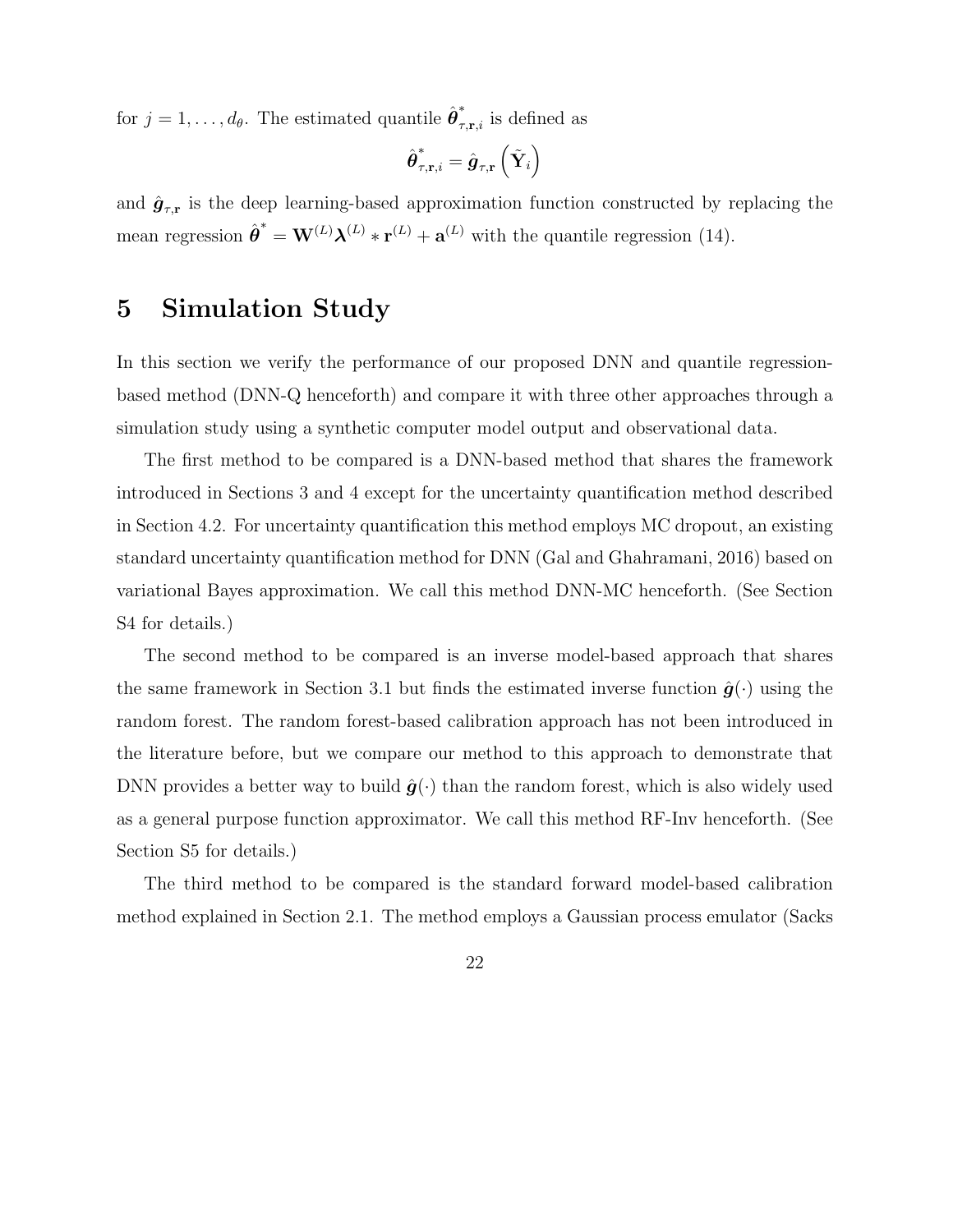et al., 1989) to approximate the forward model  $\mathbf{Y}(\boldsymbol{\theta})$  and Bayesian inference to infer the best parameters  $\theta^*$  (Kennedy and O'Hagan, 2001). We call this method 'GP-Fwd' for the rest of the manuscript. (See Section S6 for details.)

### 5.1 Synthetic Model Outputs and Observational Data

By following the usual way of conducting simulation studies in the calibration method literature (see., e.g., Higdon et al., 2008; Chang et al., 2016) we generate synthetic model runs and observational data and try to learn the true input parameter settings for the synthetic observations using the synthetic model runs. To this end we first train the statistical emulators (either for the forward or inverse relationship) using the synthetic model runs and apply it to recover the parameter values for the synthetic observations. We compare the performance of all four methods in recovering the true input parameter settings for synthetic observations.

We generate synthetic model outputs that have similar characteristics as the model outputs in Section 6. For  $p = 480$  time points  $t = 1, \ldots, 480$  the model output  $Y(\theta, t)$  is defined as follows:

$$
Y(\boldsymbol{\theta}, t) = 0.3 + \frac{\theta_1 + 0.3}{\sqrt{2\pi(\theta_3 + 0.1)}} \exp\left[-\frac{(u_t - \theta_2 + 0.5)^2}{\theta_3 + 0.1}\right]
$$

where  $u_1, \ldots, u_{480}$  are equally spaced points starting from -2 to 2,  $\boldsymbol{\theta} = [\theta_1, \theta_2, \theta_3]^T$  is a vector of the input parameters that governs how the synthetic model output behaves. The whole model output at a given input parameter setting  $\theta$  can be denoted as  $Y(\theta)$  =  $[Y(\theta,1),\ldots,Y(\theta,480)]^T$ . As shown in Figure S3, the synthetic model outputs are smooth curves on the interval [0,480] with a single peak. The first parameter  $\theta_1$  controls the overall scale of the output, the second parameter  $\theta_2$  controls the location of the peak, and the third parameter  $\theta_3$  controls the overall dispersion of the the curve. Based on this model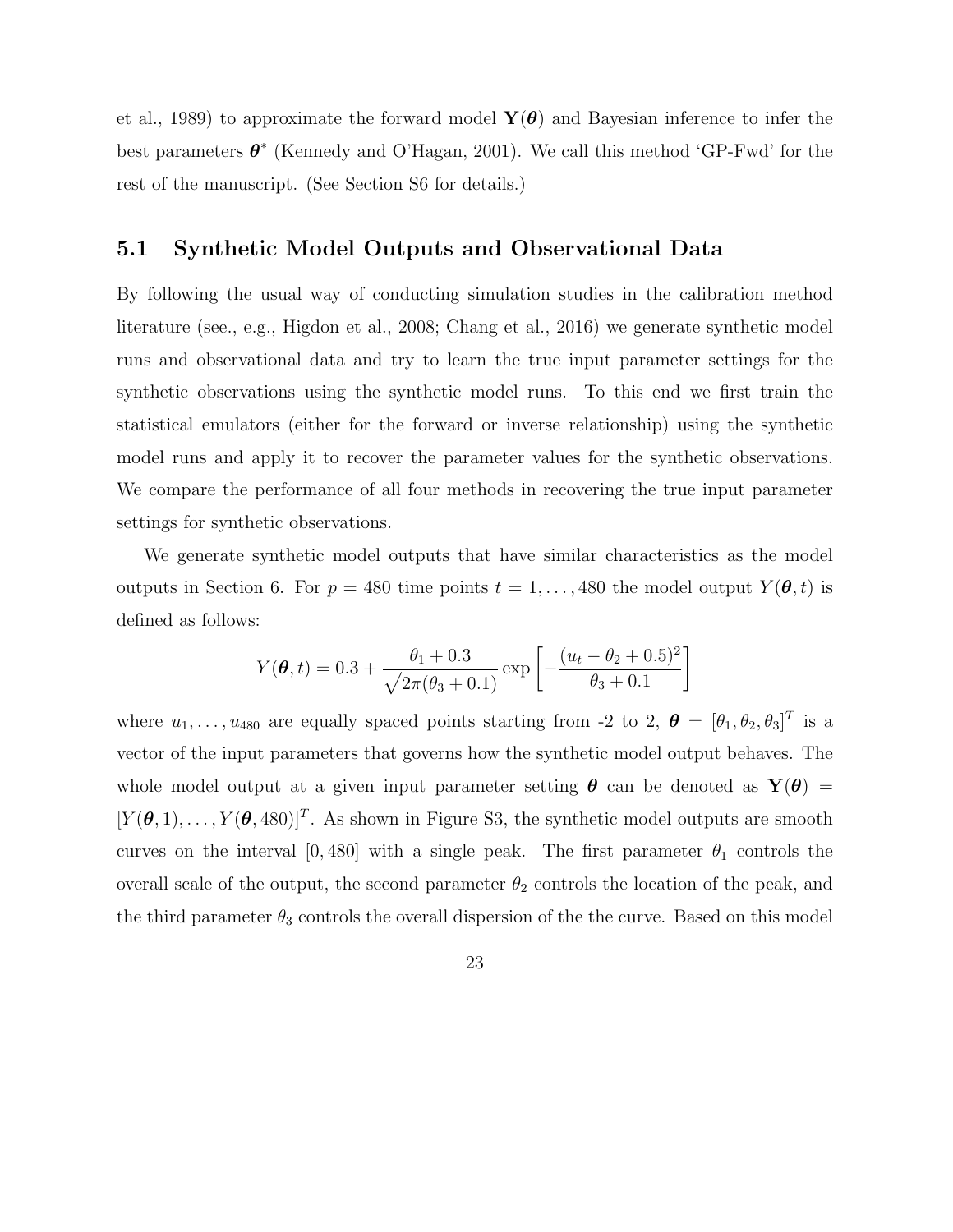we generate  $n = 200$  synthetic model runs that are used to build the inverse emulator  $\hat{g}(\cdot)$ in the DNN-Q, DNN-MC, and RF-Inv methods or the forward emulator  $\eta(\cdot)$  in GP-Fwd method. We also generate 1,500 different scenarios for synthetic observations Z, which serve as test data for model performance evaluation in Section 5.2 below. (See Section S8.1 for details)

### 5.2 Results

We implement the four compared methods DNN-Q, DNN-MC, RF-Inv, and GP-Fwd based on the generated synthetic model runs and observational data. The implementation details are described in S8.2. We use four different metrics to compare the performance of different methods: the bias, the root mean square error (RMSE), the average length and the empirical coverage of the 95% interval estimates for  $\theta^*$ . The comparison results for the four methods are summarized in Tables 1 and 2.

In Table 1 we compare the performance of the three inverse model-based approaches, DNN-Q, DNN-MC, and RF-Inv for the 1,500 test cases. The results show that all three methods provide decent point predictions with small biases and RMSEs for the test data set. Both DNN-based approaches have comparable RMSEs, lower than that of RF-Inv for all three parameters. In terms of uncertainty quantification through interval estimates DNN-Q yields empirical coverages that are close to the nominal confidence level for all three parameters for the test cases. DNN-MC yields much shorter prediction intervals than the other two methods but has notable undercoverage issues for the first (0.803) and second parameters (0.893), which is often expected for a variational Bayes approximation. RF-Inv method shows notable undercoverage (0.823) for the first parameter. Moreover for all three parameters RF-Inv method leads to much wider average interval lengths for all three parameters compared to DNN-Q. Overall DNN-Q shows the most stable performance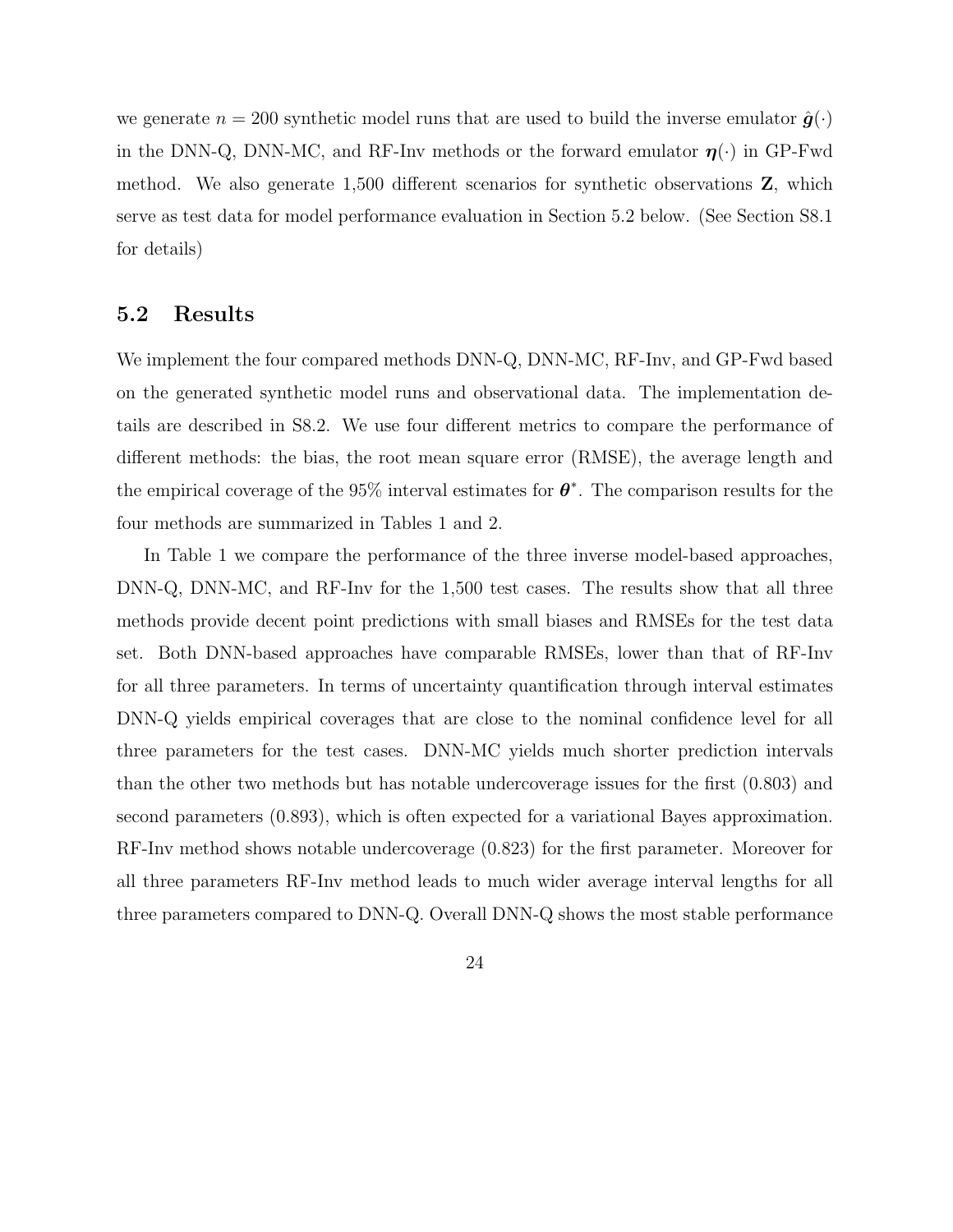without showing any notable undercoverages and with notably shorter prediction intervals than RF-Inv.

| Parameter  | Method   | <b>Bias</b> | <b>RMSE</b> | $PI$ Length <sup>†</sup> | PI Coverage <sup>‡</sup> |
|------------|----------|-------------|-------------|--------------------------|--------------------------|
| $\theta_1$ | $DNN-Q$  | $-0.002$    | 0.056       | 0.204                    | 0.923                    |
|            | DNN-MC   | 0.000       | 0.053       | 0.116                    | 0.803                    |
|            | $RF-Inv$ | 0.018       | 0.094       | 0.260                    | 0.823                    |
| $\theta_2$ | $DNN-Q$  | $-0.005$    | 0.043       | 0.131                    | 0.933                    |
|            | DNN-MC   | $-0.002$    | 0.042       | 0.106                    | 0.893                    |
|            | $RF-Inv$ | $-0.007$    | 0.051       | 0.218                    | 0.948                    |
| $\theta_3$ | $DNN-Q$  | $-0.001$    | 0.034       | 0.106                    | 0.931                    |
|            | DNN-MC   | 0.002       | 0.030       | 0.108                    | 0.954                    |
|            | $RF-Inv$ | $-0.001$    | 0.048       | 0.194                    | 0.957                    |

Table 1: Simulation Study Results for all Test Cases

†: Average Length of 95% Prediction Interval.

‡: Empirical Coverage of 95% Prediction Interval.

In Table 2 we compare the performance of DNN-Q and GP-Fwd based on 50 selected cases out of the 1,500 test cases, since applying GP-Fwd to all 1,500 test cases is computationally too expensive due to the need of running a long MCMC chain for each case. The details on how these 50 cases are selected is described in Section S8.1. As we have seen in Table 1 DNN-Q method provides accurate point estimates and sound uncertainty quantification for all three input parameters. On the contrary GP-Fwd results in overly dispersed prediction intervals for the first parameter (that cover almost the entire parameter range [0, 1]) and severe biases and undercoverage of the prediction intervals for the second and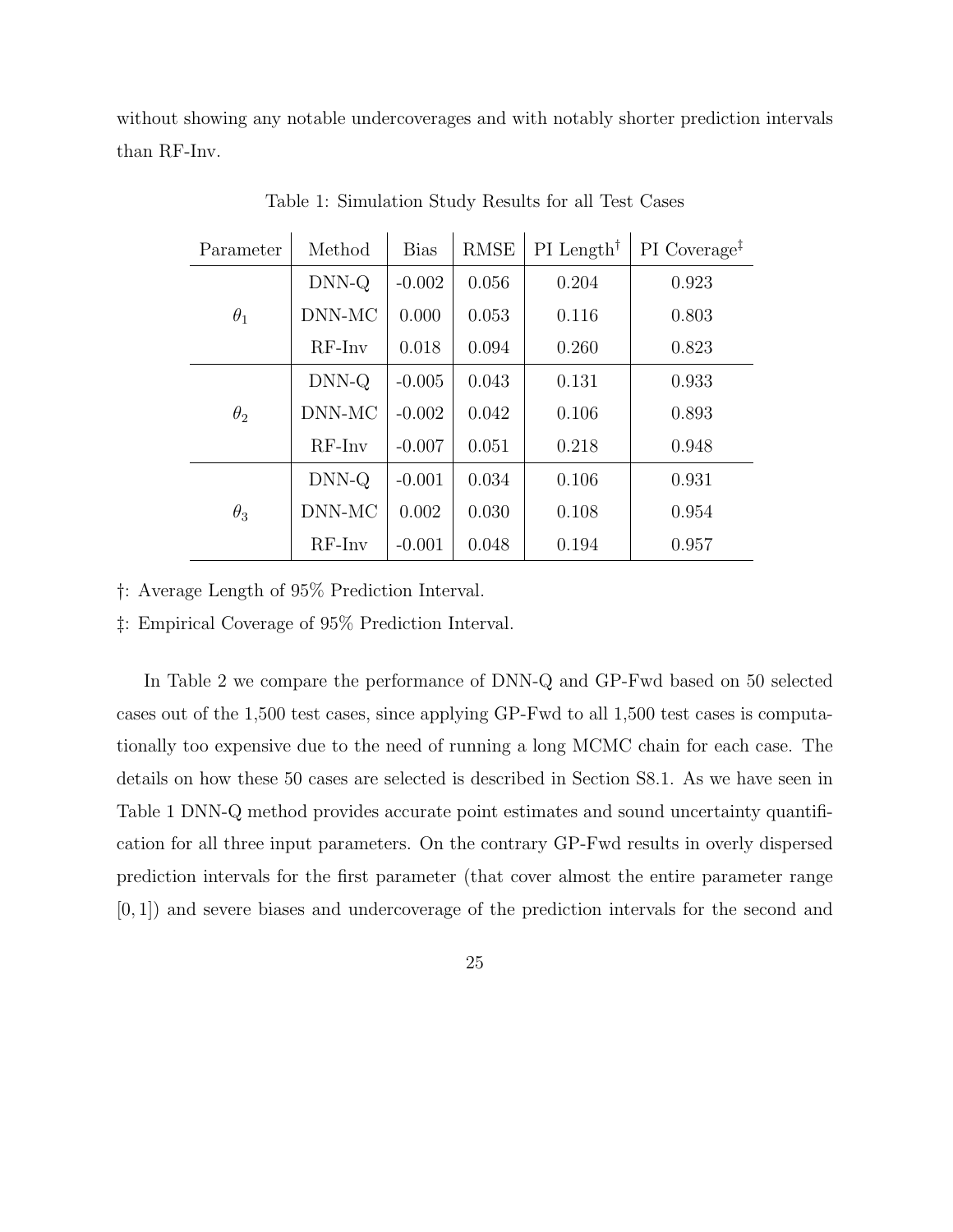| Data Set   | Method       | <b>Bias</b> | <b>RMSE</b> | $PI$ Length <sup>†</sup> | PI Coverage <sup>‡</sup> |
|------------|--------------|-------------|-------------|--------------------------|--------------------------|
| $\theta_1$ | DNN-Q        | 0.005       | 0.041       | 0.208                    | 0.980                    |
|            | GP-Fwd       | $-0.013$    | 0.248       | 0.936                    | 1.000                    |
| $\theta_2$ | DNN-Q        | 0.002       | 0.037       | 0.128                    | 0.940                    |
|            | GP-Fwd       | $-0.079$    | 0.205       | 0.071                    | 0.280                    |
| $\theta_3$ | DNN-Q        | $-0.000$    | 0.027       | 0.109                    | 0.980                    |
|            | $GP$ - $Fwd$ | 0.114       | 0.233       | 0.098                    | 0.300                    |

Table 2: Simulation Study Results for Selected Cases for GP-Fwd

†: Average Length of 95% Prediction Interval.

‡: Empirical Coverage of 95% Prediction Interval.

third parameters. If we know the discrepancy parameters with a high confidence and impose strong priors accordingly GP-Fwd may suffer less from inferential issues but assuming that the form of discrepancy is exactly known is highly unrealistic in practice. Another important limitation of GP-Fwd is the difficulty of building an accurate emulator. The emulation performance evaluation described in Section S6.1 shows that the Gaussian process emulator does not provide a satisfactory prediction accuracy in this emulation problem. One might be able to improve the emulation performance by incorporating a more complicated (and potentially non-stationary) dependence structure in the Gaussian process emulator model, but such added complexity may cause computational and inferential challenges.

# 6 Application to WRF-Hydro Model

In this section we apply our proposed DNN-Q method to the problem of calibrating WRF-Hydro (Gochis et al., 2018), the hydrologic extension of WRF model to demonstrate that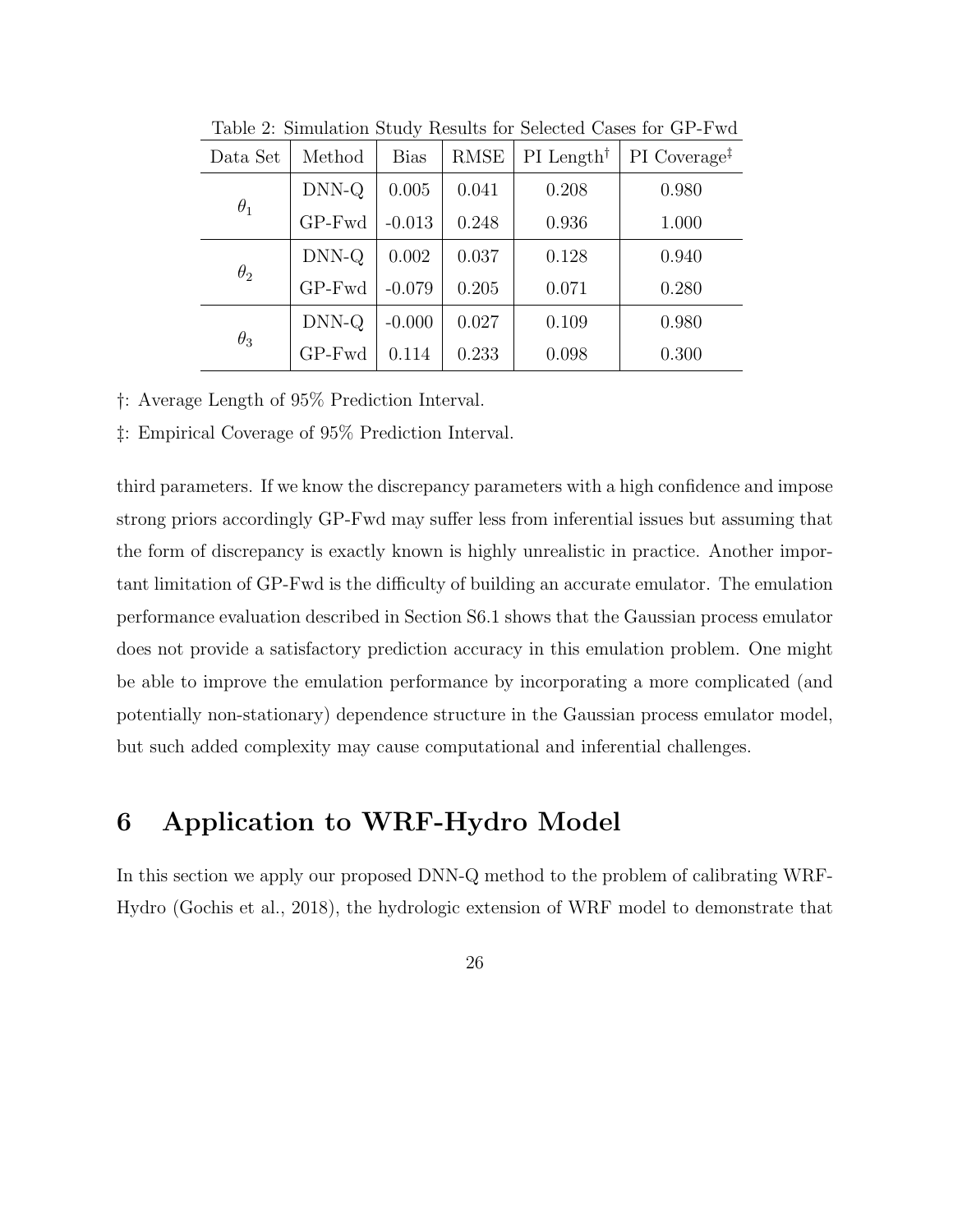our method can be used to calibrate a highly complicated computer model and provide useful information about the input parameter uncertainty and the data-model discrepancy. The WRF-Hydro model provides an innovative way to simulate the entire water cycle (surface and sub-surface runoff, and channel routing) by coupling a land surface component and high-resolution hydrologic components. It contains a large number of uncertain parameters that need to be properly tuned for realistic simulations (Wang et al., 2019).

The observational data are collected by the United States Geological Survey (USGS). The objective is to find the best input parameter setting for simulating the streamflow at Iowa River at Wapello, IA (USGS ID#05465500), and the relevant model output and observational data are time series for the same time period. The model ensemble has 400 members with 14 varied parameters but we calibrate only five of them as the other parameters are not relevant to the terrain types of the target site. We provide more detailed description about the input parameters in Section S10. The simulated and observed time series are the average water volume (feet<sup>3</sup>/sec) of streamflow for 15 minutes intervals recorded from April 9th to 28th in 2013, having 480 time steps in total. This period had a major precipitation event in the area and hence provides useful information on input parameters relevant to modeling streamflows. The model runs and observational data are shown in Figure 1.

As shown in Figure 1 the observational data do not resemble any of the model runs, suggesting that there are some notable data-model discrepancies. This suggests that our inverse model-based approach is useful to properly estimate the parameter values while accounting for the data-model discrepancy in this problem. The range, partial sill, and nugget parameters for the discrepancy term  $\delta$  are sampled from an improved Latin hypercube design. The sampling range for the discrepancy range parameter  $(\phi)$  is set to be [10,300] as in the simulation study in Section 5 to train our DNN model based on discrep-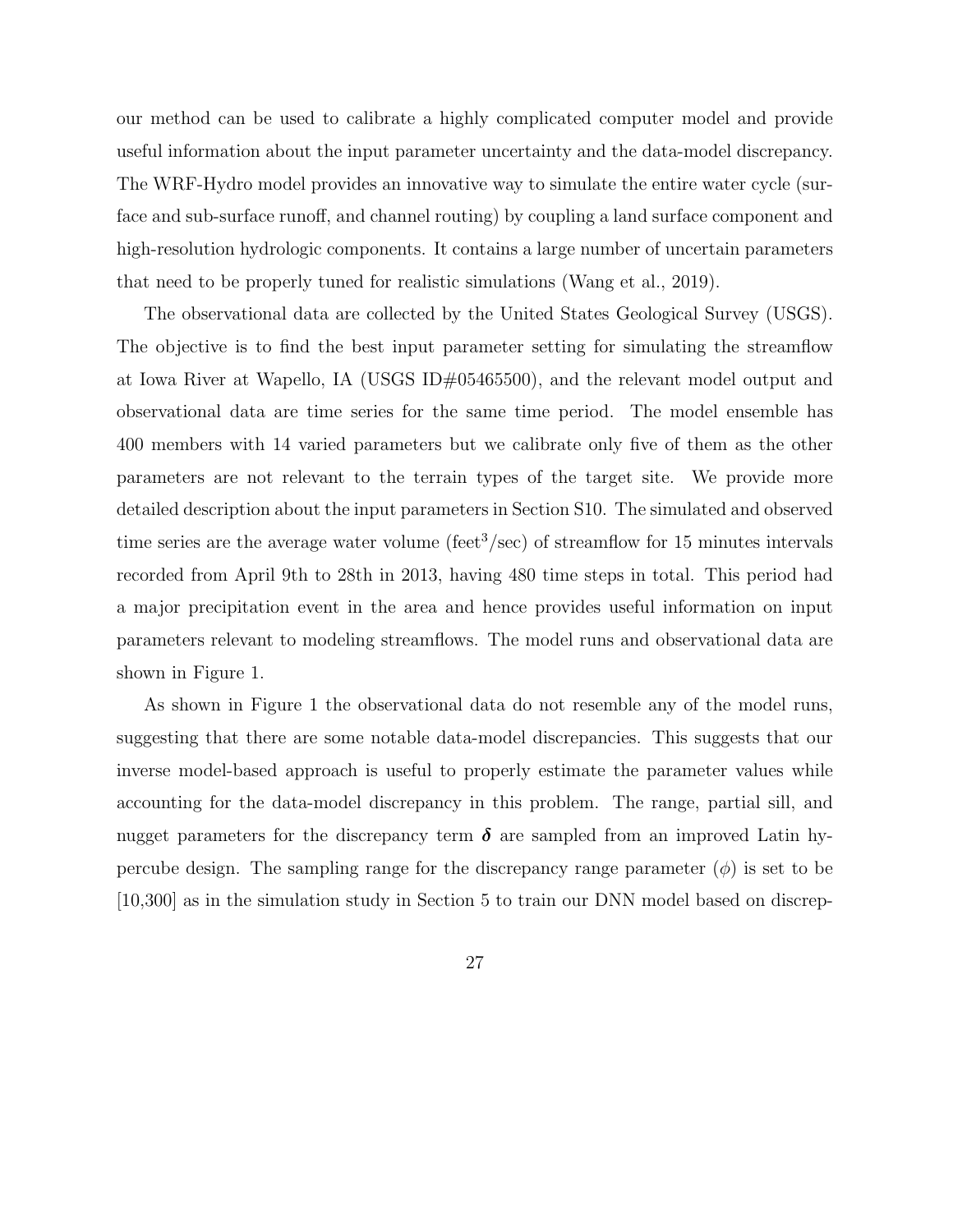

Figure 1: WRF-hydro model outputs and observational data for Iowa River at Wapello, IA (USGS ID#05465500)

ancy patterns with various time scales. The range for the nugget parameter  $(\zeta)$  set to be [1,10] to reflect the fact that both the model output and the observational data show very smooth trends. To determine the range for the partial sill  $(\kappa)$  we have conducted some exploratory data analysis and found that the interquartile range for the mean squared error between the model output and the observational data range from  $10,292$  (ft<sup>3</sup>/sec) to  $21,670$  $(\text{ft}^3/\text{sec})$ . Loosely based on this observation we set the range for the partial sill parameter to be  $[5000^2, 15000^2]$  so that the lower bound is well less than 10,292 and  $2\times$  (the upper bound)=30,000 well exceeds 21,670.

The estimated parameter values based on the observational data are summarized in Table S1. Using the median estimates for the parameter we run WRF-Hydro model and compared the simulated streamflow with the observational data from USGS (Figure 2).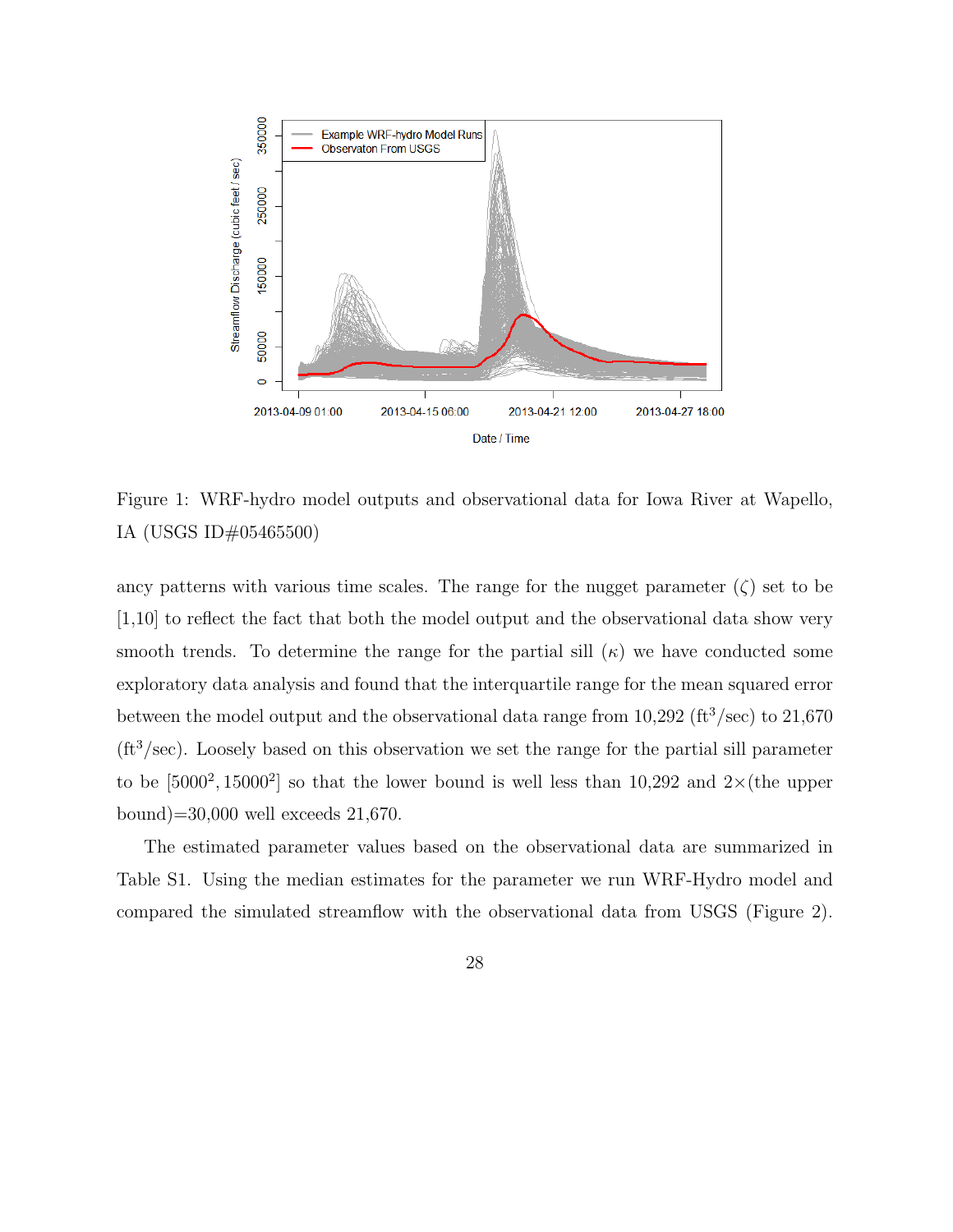Compared to the all model runs in the ensemble shown in Figure 1 the parametric uncertainty in simulation is significantly reduced. The calibrated run have accurately captured two important hydrologic quantities, the timing and the magnitude of the peak stream flow discharge (with a slight overestimation for the magnitude, though). Note however there are notable discrepancies before and after the peak surges, which may be due to WRF-Hydro model deficiencies in capturing certain hydrological processes that need to be improved or taken into account.



Figure 2: WRF model runs at the estimated parameter settings by DDN-Q (blue) compared to the observations from USGS (black)

# 7 Summary and Future Directions

In this paper we have proposed a new computer model calibration method using deep learning. The framework focuses on the case where the model output and observational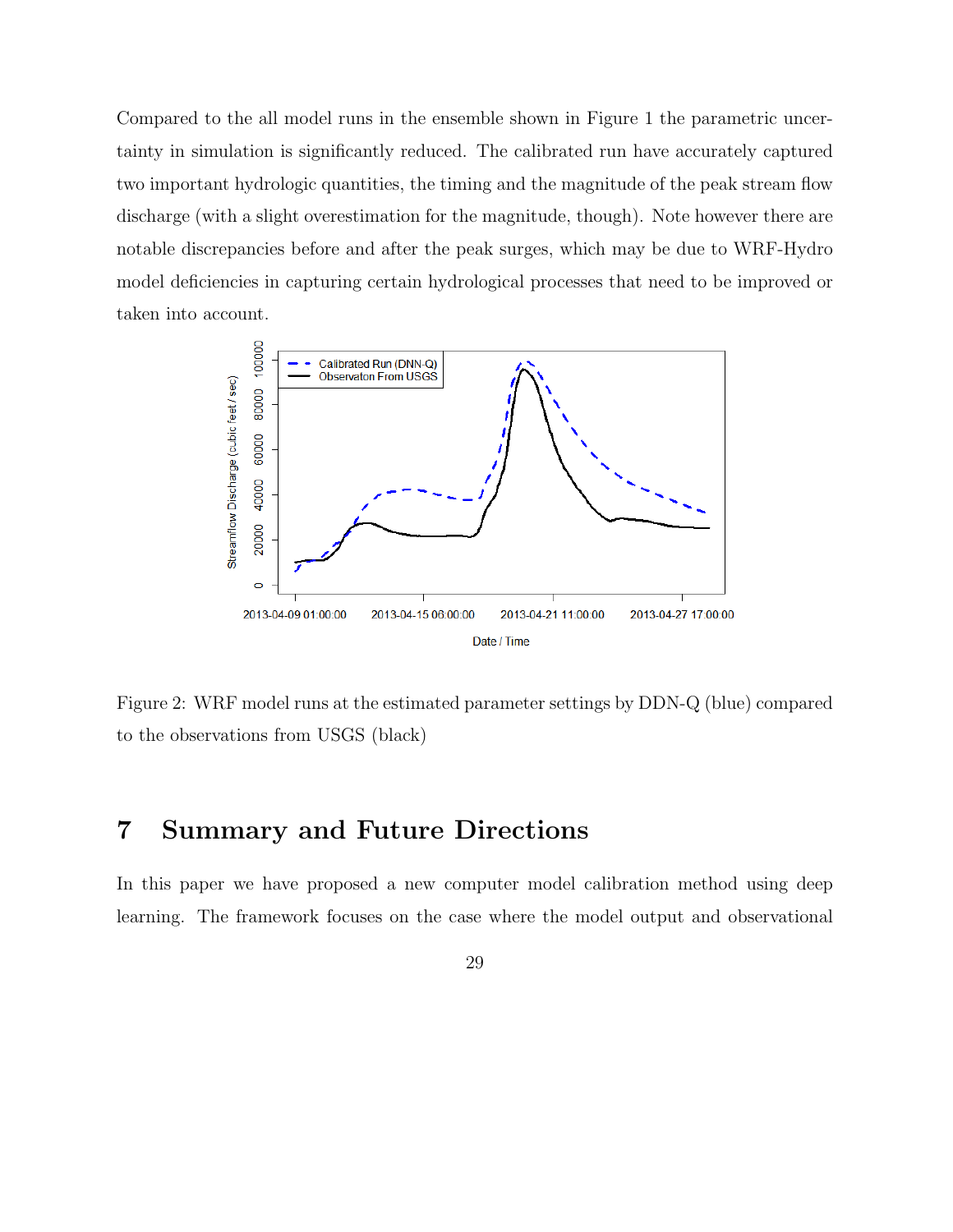data are in the form of time series but the basic framework can be easily modified for other types of data such as spatial data or spatio-temporal data by substituting the LSTM feature extraction layers with convolutional layers (e.g. Goodfellow et al., 2016, Chapter 9) or convolutional LSTM layers (Xingjian et al., 2015). Utilizing the feature extraction capacity of LSTM layers and the flexibility of fully-connected layers our DNN-based method provides an accurate way to capture the inverse relationship between the model output and the input parameters. Using 'learning with noise' idea we train a DNN emulator for inverse relationship that can efficiently filter out the effects from data-model discrepancy on input parameter estimation. This provides a viable solution to one of the long-standing issues in computer model calibration literature, non-identifiablity between the effects of input parameters and data-model discrepancy. Our framework also provides a way to quantify the uncertainty in parameter estimation in the form of interval estimates using quantile regression. This approach can be used to quantify the uncertainty in any DNN-based modeling problems and hence has an implication beyond the problem of computer model calibration.

As per possible future extensions one possible direction is to modify our framework so that it can handle non-continuous data such as binary or count data. This requires generating non-continuous contaminated model outputs and hence some generalized linear model-type approach is needed. Another possible extension is to formulate a DNN-based calibration method for temporally or spatially varying input parameters, which will require handling of high-dimensional response variables with complicated dependence structures in DNN modeling. All of these possible future developments have to be accompanied with development of a proper uncertainty quantification method through a statistical inference procedure that is specifically designed for particular distributional assumptions and variable types at hand.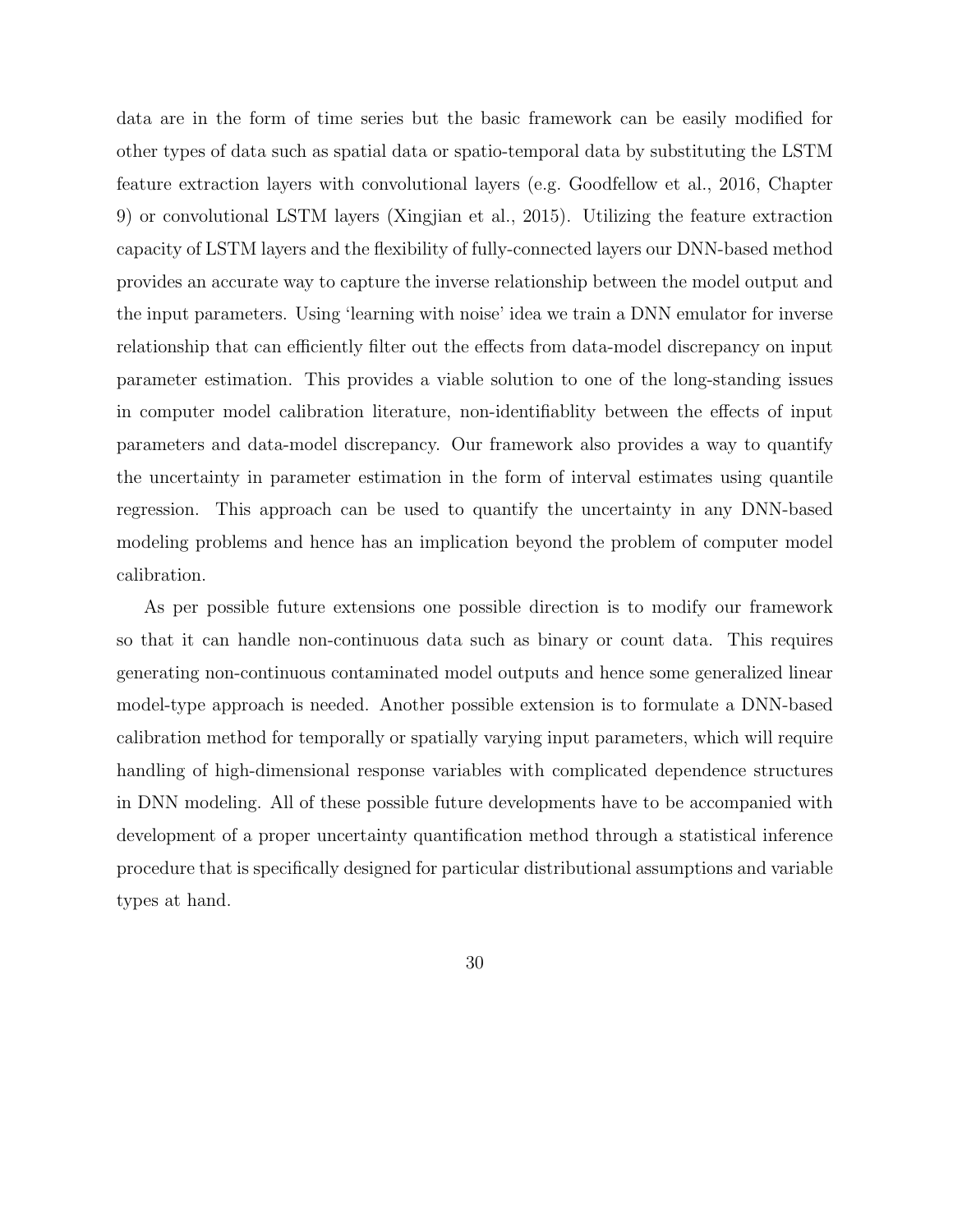# Acknowledgment

This research is partially supported by the University of Cincinnati Charles Phelps Taft Research Center and the Ohio Super Computing Center (OSC).

# References

- An, G. (1996). The effects of adding noise during backpropagation training on a generalization performance. Neural Computation  $8(3)$ , 643–674.
- Bayarri, M., J. Berger, J. Cafeo, G. Garcia-Donato, F. Liu, J. Palomo, R. Parthasarathy, R. Paulo, J. Sacks, and D. Walsh (2007). Computer model validation with functional output. The Annals of Statistics  $35(5)$ , 1874–1906.
- Bishop, C. M. (1995). Training with noise is equivalent to tikhonov regularization. Neural *Computation*  $7(1)$ , 108–116.
- Brynjarsdóttir, J. and A. O'Hagan (2014). Learning about physical parameters: The importance of model discrepancy. *Inverse Problems 30*(11), 114007.
- Chang, W., M. Haran, P. Applegate, and D. Pollard (2016). Calibrating an ice sheet model using high-dimensional binary spatial data. Journal of the American Statistical Association 111 (513), 57–72.
- Chang, W., M. Haran, R. Olson, and K. Keller (2014). Fast dimension-reduced climate model calibration and the effect of data aggregation. The Annals of Applied Statistics  $8(2)$ , 649–673.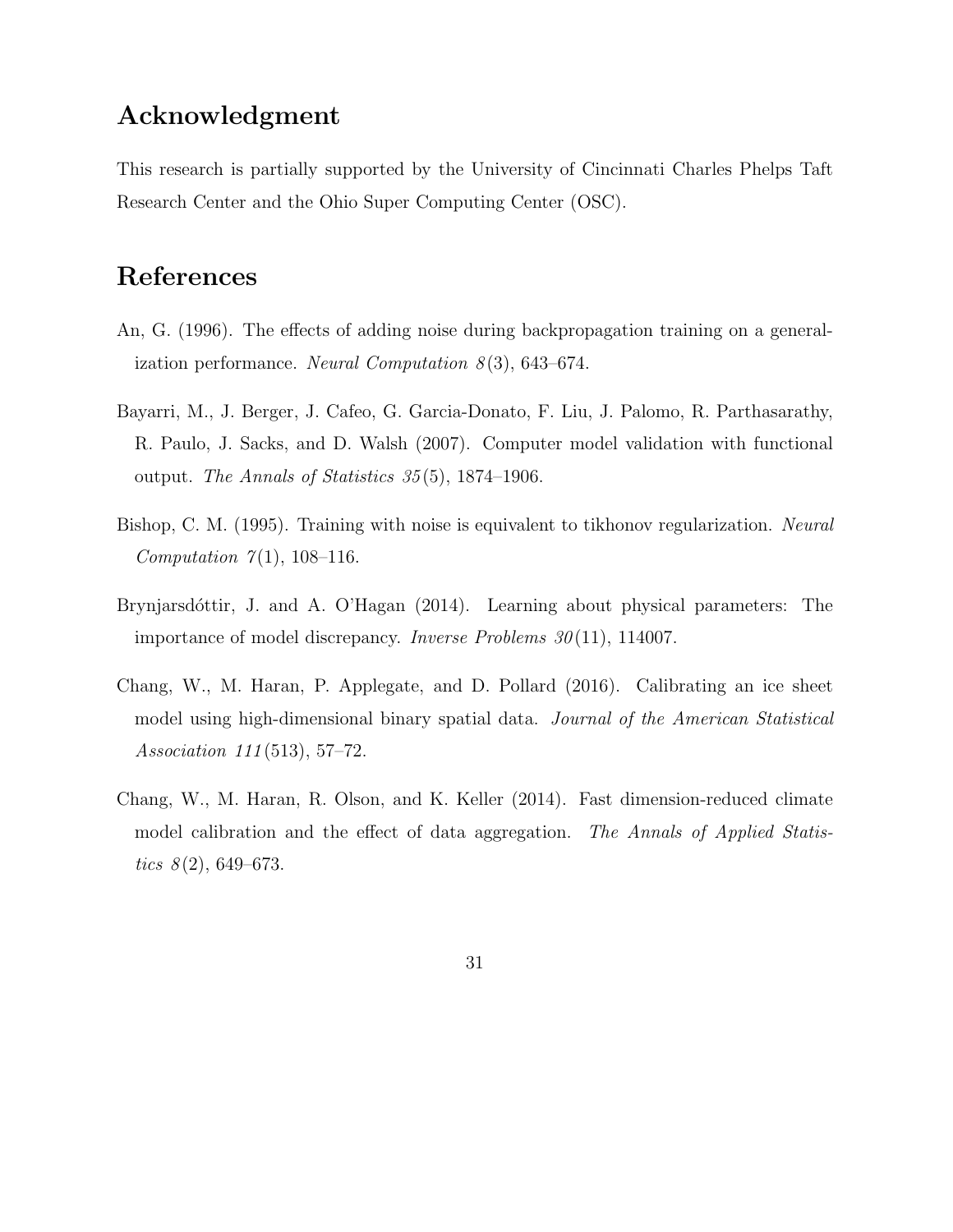- Chang, W., M. Haran, R. Olson, and K. Keller (2015). A composite likelihood approach to computer model calibration using high-dimensional spatial data. Statistica Sinica 25, 243–259.
- Chen, M., H. Jiang, W. Liao, and T. Zhao (2019). Efficient approximation of deep relu networks for functions on low dimensional manifolds. In Advances in Neural Information Processing Systems, pp. 8172–8182.
- Gal, Y. and Z. Ghahramani (2016). Dropout as a Bayesian approximation: Representing model uncertainty in deep learning. In International Conference on Machine Learning, pp. 1050–1059.
- Gers, F. A. and E. Schmidhuber (2001). LSTM recurrent networks learn simple contextfree and context-sensitive languages. IEEE Transactions On Neural Networks  $12(6)$ , 1333–1340.
- Gochis, D., M. Barlage, A. Dugger, K. FitzGerald, L. Karsten, M. McAllister, J. McCreight, J. Mills, A. RafieeiNasab, L. Read, K. Sampson, D. Yates, and W. Yu (2018). The WRF-Hydro modeling system technical description, Version 5.0. NCAR Technical Note.
- Gochis, D., W. Yu, and D. Yates (2015). The WRF-Hydro model technical description and user's guide, version 3.0. NCAR Technical Document. NCAR Technical Document.
- Goodfellow, I., Y. Bengio, A. Courville, and Y. Bengio (2016). Deep Learning, Volume 1. MIT Press, Cambridge.
- Graves, A. and J. Schmidhuber (2005). Framewise phoneme classification with bidirectional LSTM and other neural network architectures. Neural Networks 18 (5-6), 602–610.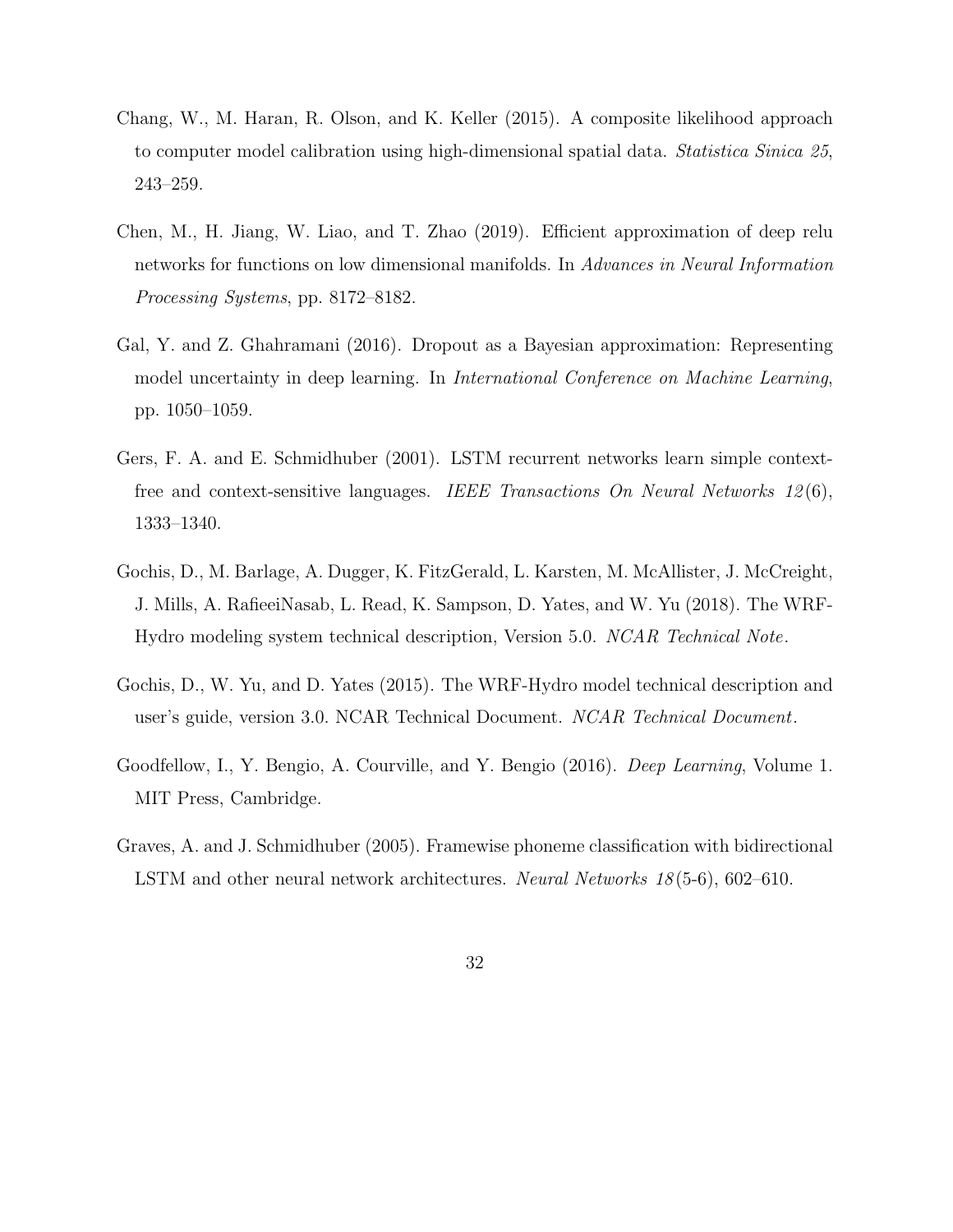- Gu, M., J. O. Berger, et al. (2016). Parallel partial Gaussian process emulation for computer models with massive output. The Annals of Applied Statistics  $10(3)$ , 1317–1347.
- Guan, Y., C. Sampson, J. D. Tucker, W. Chang, A. Mondal, M. Haran, and D. Sulsky (2019). Computer model calibration based on image warping metrics: an application for sea ice deformation. Journal of Agricultural, Biological, and Environmental Statistics  $24(3)$ , 444–463.
- Higdon, D., J. Gattiker, B. Williams, and M. Rightley (2008). Computer model calibration using high-dimensional output. Journal of the American Statistical Association 103 (482), 570–583.
- Holmstrom, L. and P. Koistinen (1992). Using additive noise in back-propagation training. IEEE Transactions on Neural Networks 3 (1), 24–38.
- Huang, Z., W. Xu, and K. Yu (2015). Bidirectional lstm-crf models for sequence tagging. arXiv preprint arXiv:1508.01991 .
- Kennedy, M. and A. O'Hagan (2001). Bayesian calibration of computer models. Journal of the Royal Statistical Society. Series B (Statistical Methodology) 63 (3), 425–464.
- Koistinen, P. and L. Holmström (1992). Kernel regression and backpropagation training with noise. In Advances in Neural Information Processing Systems, pp. 1033–1039.
- McDermott, P. L. and C. K. Wikle (2019). Deep echo state networks with uncertainty quantification for spatio-temporal forecasting. *Environmetrics*  $30(3)$ , e2553.
- Meinshausen, N. (2006). Quantile regression forests. Journal of Machine Learning Research  $7({\rm Jun})$ , 983–999.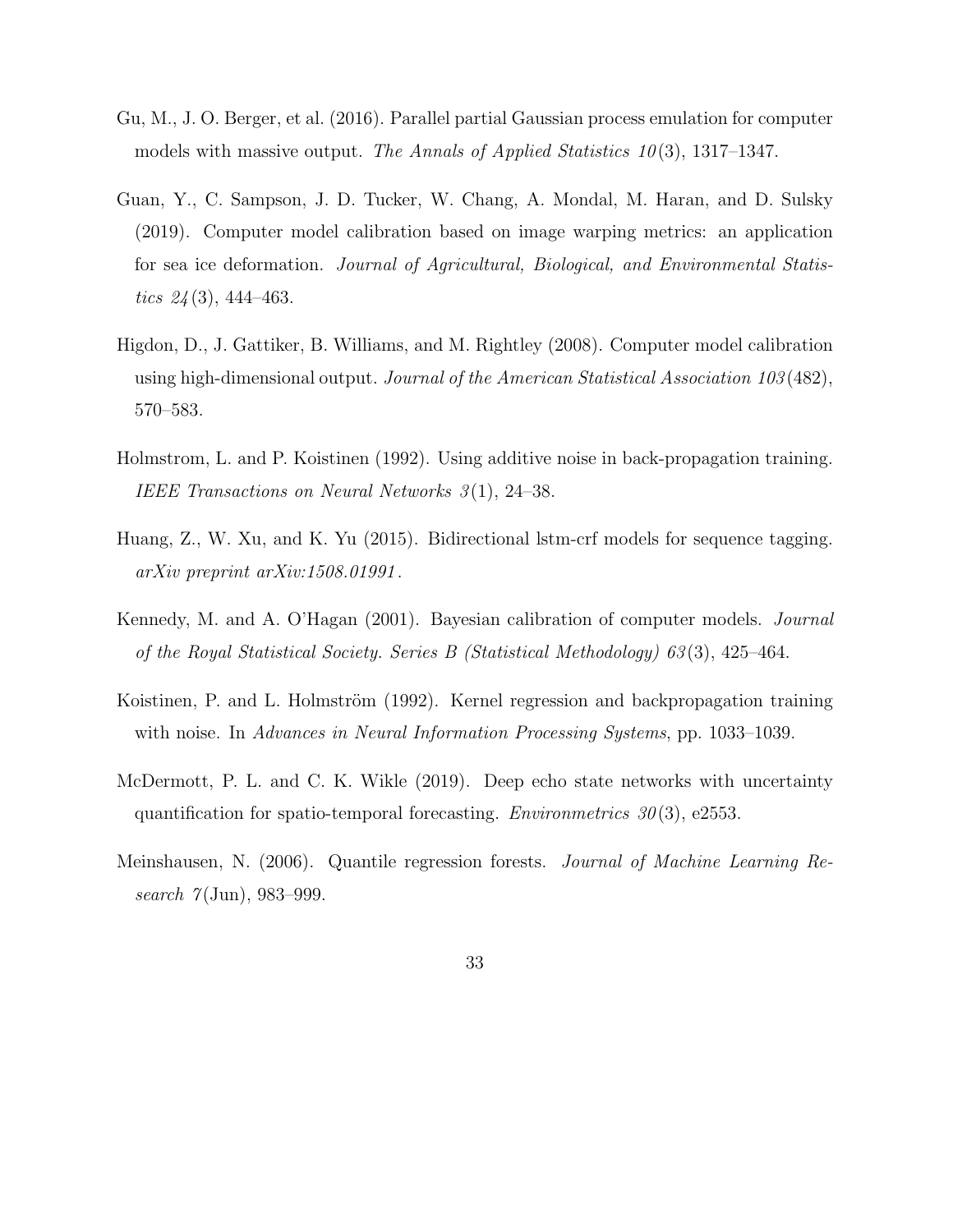- Poggio, T., H. Mhaskar, L. Rosasco, B. Miranda, and Q. Liao (2017). Why and when can deep-but not shallow-networks avoid the curse of dimensionality: a review. *International* Journal of Automation and Computing 14 (5), 503–519.
- Polson, N. G., V. Sokolov, et al. (2017). Deep learning: A bayesian perspective. Bayesian Analysis  $12(4)$ , 1275–1304.
- Sacks, J., W. Welch, T. Mitchell, and H. Wynn (1989). Design and analysis of computer experiments. Statistical Science  $\frac{1}{4}(4)$ , 409–423.
- Sak, H., A. Senior, and F. Beaufays (2014). Long short-term memory based recurrent neural network architectures for large vocabulary speech recognition. *arXiv preprint* arXiv:1402.1128 .
- Salter, J. M., D. B. Williamson, J. Scinocca, and V. Kharin (2019). Uncertainty quantification for computer models with spatial output using calibration-optimal bases. Journal of the American Statistical Association 114 (528), 1800–1824.
- Schmidt-Hieber, J. (2017). Nonparametric regression using deep neural networks with relu activation function. arXiv preprint arXiv:1708.06633 .
- Sung, C.-L., Y. Hung, W. Rittase, C. Zhu, and C. J. Wu (2020). A generalized gaussian process model for computer experiments with binary time series. Journal of the American Statistical Association 115 (530), 945–956.
- Tuo, R. and C. J. Wu (2015). Efficient calibration for imperfect computer models. The Annals of Statistics 43 (6), 2331–2352.
- Vincent, P., H. Larochelle, I. Lajoie, Y. Bengio, and P.-A. Manzagol (2010). Stacked